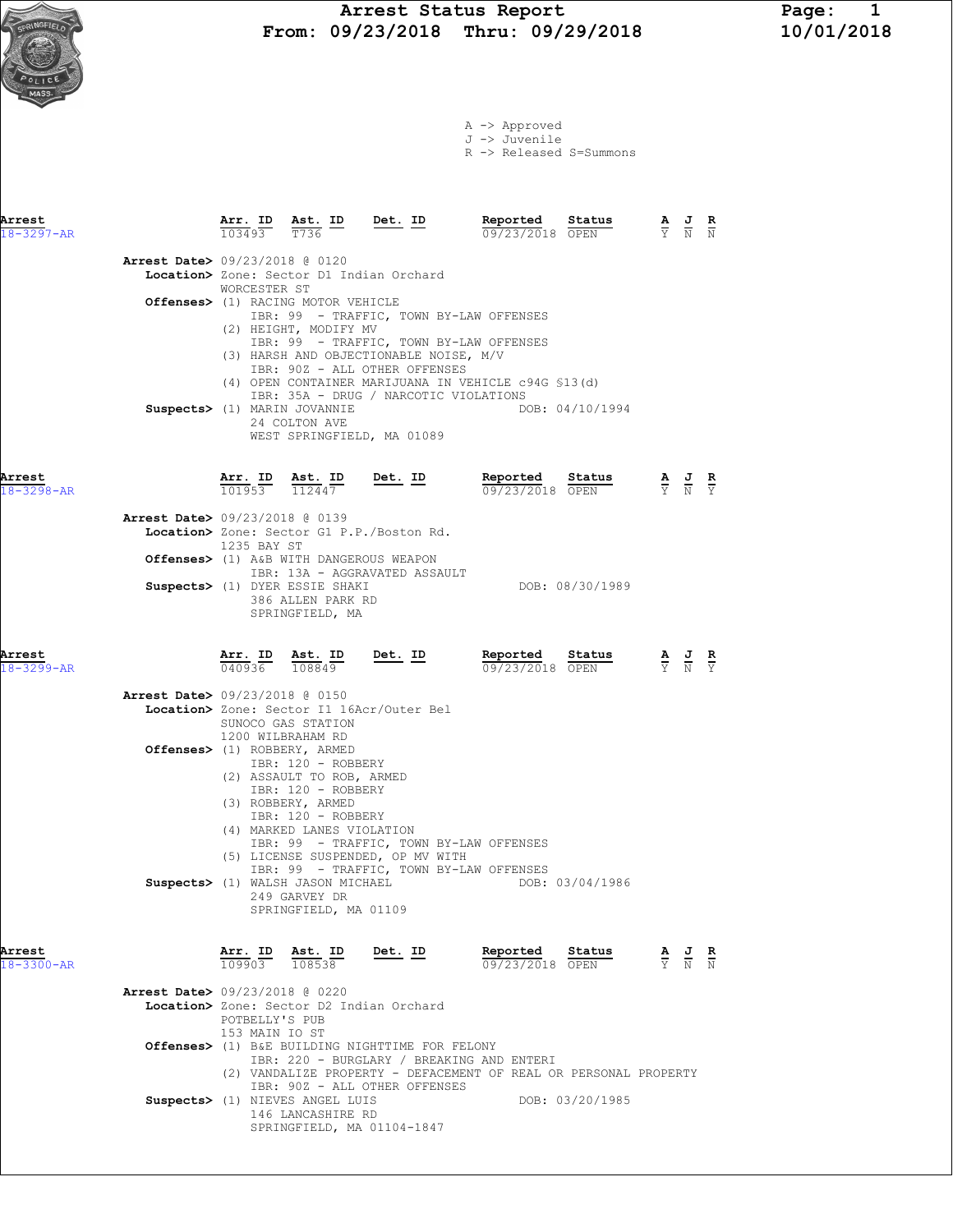# Arrest Status Report Page: 2 From: 09/23/2018 Thru: 09/29/2018

|  | $A \rightarrow$ Approved |  |
|--|--------------------------|--|
|  | J -> Juvenile            |  |
|  | $D = \sqrt{D}$           |  |

|  | . −> Released S=Summons |
|--|-------------------------|
|  |                         |

| Arrest<br>$18 - 3301 - AR$                                                                                        |                                                             | $\frac{\texttt{Arr.}}{112472}$ $\frac{\texttt{Ast.}}{\texttt{SPO}}$ $\frac{\texttt{ID}}{\texttt{O}}$ $\frac{\texttt{Det.}}{\texttt{D}}$ |           |                                                                            | Reported<br>09/23/2018 OPEN                                                                                                                             | Status                                                                                                                                                                                                                                                                                                                                                | $\overline{Y}$ $\overline{N}$ $\overline{N}$                                                    |                                                                               |
|-------------------------------------------------------------------------------------------------------------------|-------------------------------------------------------------|-----------------------------------------------------------------------------------------------------------------------------------------|-----------|----------------------------------------------------------------------------|---------------------------------------------------------------------------------------------------------------------------------------------------------|-------------------------------------------------------------------------------------------------------------------------------------------------------------------------------------------------------------------------------------------------------------------------------------------------------------------------------------------------------|-------------------------------------------------------------------------------------------------|-------------------------------------------------------------------------------|
| <b>Arrest Date&gt;</b> 09/23/2018 @ 0215<br>Location> Zone: Sector I1 16Acr/Outer Bel<br>Offenses> (1) OUI LIQUOR | EVERGREEN RD                                                | 1215 WILBRAHAM RD<br>SPRINGFIELD, MA 01119-2612                                                                                         |           | IBR: 90D - DRIVING UNDER THE INFLUENCE<br>IBR: 90G - LIQUOR LAW VIOLATIONS | IBR: 99 - TRAFFIC, TOWN BY-LAW OFFENSES<br>(3) ALCOHOL IN MV, POSSESS OPEN CONTAINER OF<br>Suspects> (1) WAGNER VALENTIN JACQUES-FLOREN DOB: 05/24/1997 |                                                                                                                                                                                                                                                                                                                                                       |                                                                                                 | (2) Composing, sending or reading of electronic messages while operating a MV |
| Arrest<br>18-3302-AR                                                                                              | $\frac{\texttt{Arr.}}{112474}$ $\frac{\texttt{ID}}{107810}$ |                                                                                                                                         | $Det. ID$ |                                                                            | Reported                                                                                                                                                | Status<br><b>R</b><br>$\frac{\text{seportea}}{09/23/2018}$ <b>Status A J R</b><br>$\overline{Y}$ <b>N</b> $\overline{Y}$                                                                                                                                                                                                                              |                                                                                                 |                                                                               |
| <b>Arrest Date&gt; 09/23/2018 @ 0730</b><br>Location> Zone: Sector E1 Metro/South End                             | 770 MAIN ST                                                 | CITY ZONE SUPERMARKET                                                                                                                   |           |                                                                            |                                                                                                                                                         |                                                                                                                                                                                                                                                                                                                                                       |                                                                                                 |                                                                               |
| Offenses> (1) LEAVE SCENE OF PROPERTY DAMAGE                                                                      |                                                             | (2) UNLICENSED OPERATION OF MV                                                                                                          |           | (3) DEFAULT WARRANT (1764CR003379)<br>IBR: 90Z - ALL OTHER OFFENSES        | IBR: 99 - TRAFFIC, TOWN BY-LAW OFFENSES<br>IBR: 99 - TRAFFIC, TOWN BY-LAW OFFENSES                                                                      |                                                                                                                                                                                                                                                                                                                                                       |                                                                                                 |                                                                               |
|                                                                                                                   |                                                             | HARTFORD, CT 06114                                                                                                                      |           | Suspects> (1) GONZALEZ JEAN CARLOS<br>416 FRANKLIN AVE Apt. #B10           |                                                                                                                                                         | DOB: 12/29/1993                                                                                                                                                                                                                                                                                                                                       |                                                                                                 |                                                                               |
| Arrest<br>$18 - 3303 - AR$                                                                                        | H955                                                        | Arr. ID Ast. ID Det. ID                                                                                                                 |           |                                                                            | Reported Status                                                                                                                                         | <b>Reported Status A J R</b> $\frac{1}{0.9}$ <b>C</b> $\frac{1}{2.0}$ <b>C</b> $\frac{1}{2}$ <b>C</b> $\frac{1}{2}$ <b>C</b> $\frac{1}{2}$ <b>C</b> $\frac{1}{2}$ <b>C</b> $\frac{1}{2}$ <b>C</b> $\frac{1}{2}$ <b>C</b> $\frac{1}{2}$ <b>C</b> $\frac{1}{2}$ <b>C</b> $\frac{1}{2}$ <b>C</b> $\frac{1}{2}$ <b>C</b> $\frac{1}{2}$ <b>C</b> $\frac{1$ |                                                                                                 |                                                                               |
| Arrest Date> 09/23/2018 @ 1135<br>Location> Zone: Sector E1 Metro/South End<br>Offenses> (1) ROBBERY, UNARMED     | 1277 MAIN ST                                                |                                                                                                                                         |           |                                                                            |                                                                                                                                                         |                                                                                                                                                                                                                                                                                                                                                       |                                                                                                 |                                                                               |
| Suspects> (1) ANDERSON ISRAEL TORRES                                                                              |                                                             | IBR: 120 - ROBBERY<br>769 WORTHINGTON ST<br>SPRINGFIELD, MA                                                                             |           |                                                                            | DOB: 03/20/1985                                                                                                                                         |                                                                                                                                                                                                                                                                                                                                                       |                                                                                                 |                                                                               |
| Arrest<br>$18 - 3304 - AR$                                                                                        | Arr. ID<br>103493                                           | Ast. ID<br>101938                                                                                                                       | Det. ID   |                                                                            | Reported<br>09/23/2018 OPEN                                                                                                                             | Status                                                                                                                                                                                                                                                                                                                                                | $\frac{\mathbf{A}}{\mathbf{Y}}$ $\frac{\mathbf{J}}{\mathbf{N}}$ $\frac{\mathbf{R}}{\mathbf{Y}}$ |                                                                               |
| Arrest Date> 09/23/2018 @ 1201<br>Location> Zone: Sector A N. End/Memorial                                        | IN THE REAR<br>4 BIRNIE AVE                                 |                                                                                                                                         |           |                                                                            |                                                                                                                                                         |                                                                                                                                                                                                                                                                                                                                                       |                                                                                                 |                                                                               |
| Offenses> (1) DEFAULT WARRANT<br>Suspects> (1) PECOR DARLENE                                                      |                                                             | 1151 ELM ST Apt. #1L<br>WEST SPRINGFIELD, MA 01089                                                                                      |           | IBR: 90Z - ALL OTHER OFFENSES                                              |                                                                                                                                                         | DOB: 06/27/1972                                                                                                                                                                                                                                                                                                                                       |                                                                                                 |                                                                               |
| Arrest<br>18-3305-AR                                                                                              | Arr. ID                                                     | Ast. ID<br>112457 107783                                                                                                                | Det. ID   |                                                                            | Reported<br>09/23/2018 OPEN                                                                                                                             | Status                                                                                                                                                                                                                                                                                                                                                | $\frac{\mathbf{A}}{\mathbf{Y}}$ $\frac{\mathbf{J}}{\mathbf{N}}$ $\frac{\mathbf{R}}{\mathbf{Y}}$ |                                                                               |

Arrest Date> 09/23/2018 @ 1642

Location> Zone: Sector A N. End/Memorial

32 EAST HOOKER ST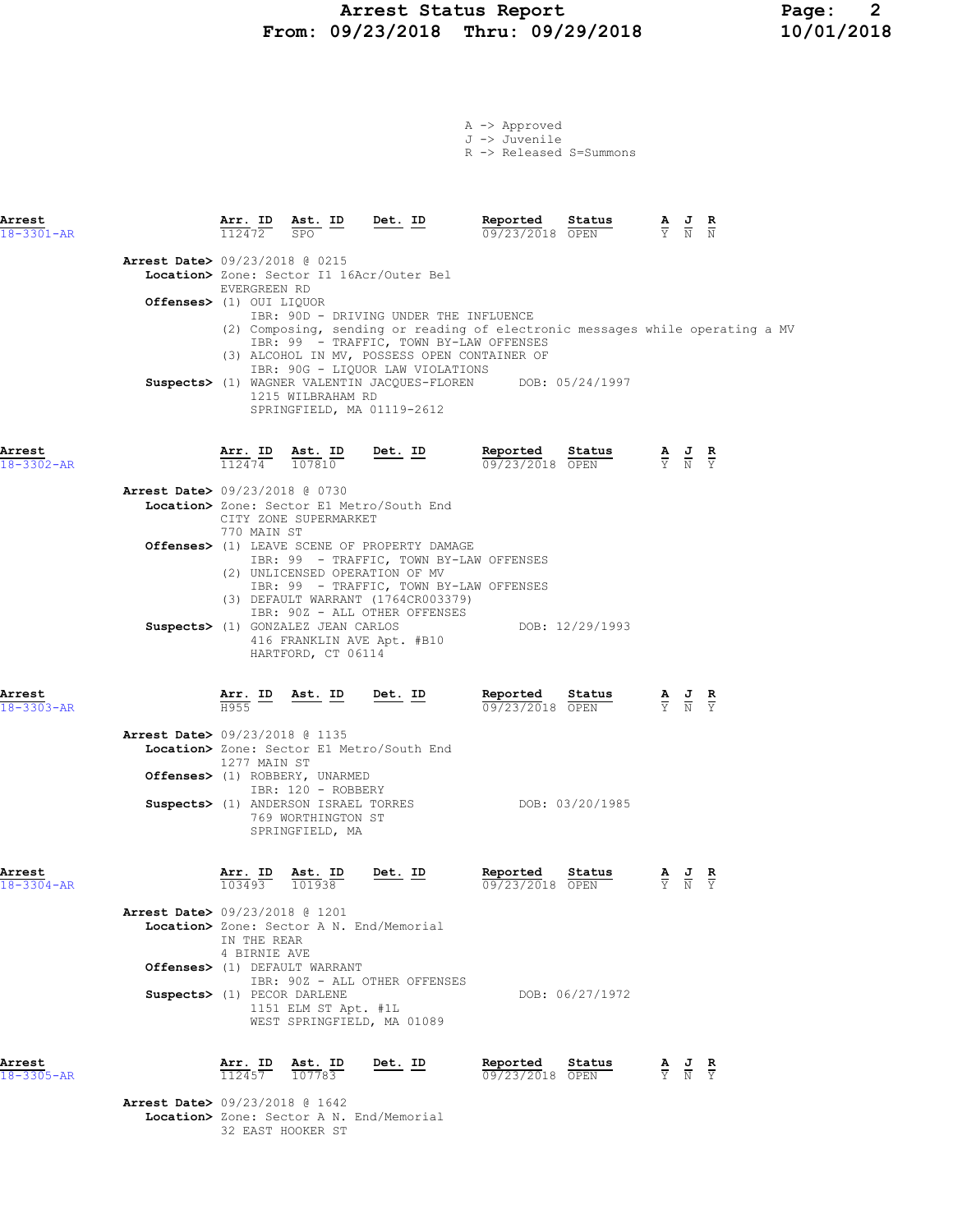|                      | A -> Approved                                                                                                                                                                         |                                                                                                       |
|----------------------|---------------------------------------------------------------------------------------------------------------------------------------------------------------------------------------|-------------------------------------------------------------------------------------------------------|
|                      | J -> Juvenile                                                                                                                                                                         |                                                                                                       |
|                      | R -> Released S=Summons                                                                                                                                                               |                                                                                                       |
|                      |                                                                                                                                                                                       |                                                                                                       |
|                      | <b>Offenses&gt;</b> (1) B&E For Misdemeanor (No theft, ex. Trespass, Domestic or squatter)                                                                                            |                                                                                                       |
|                      | IBR: 90J - TRESPASS OF REAL PROPERTY<br>(2) RESIST ARREST                                                                                                                             |                                                                                                       |
|                      | IBR: 13B - SIMPLE ASSAULT<br>(3) DRUG, POSSESS CLASS B, SUBSQ.OFF.                                                                                                                    |                                                                                                       |
|                      | IBR: 35A - DRUG / NARCOTIC VIOLATIONS                                                                                                                                                 |                                                                                                       |
|                      | (4) DRUG, POSSESS CLASS A<br>IBR: 35A - DRUG / NARCOTIC VIOLATIONS                                                                                                                    |                                                                                                       |
|                      | Suspects> (1) MORALES JULIO ENRIQUE DOB: 03/19/1977                                                                                                                                   |                                                                                                       |
|                      | EAST HOOKER ST<br>SPRINGFIELD, MA                                                                                                                                                     |                                                                                                       |
|                      |                                                                                                                                                                                       |                                                                                                       |
| Arrest               | <b>Reported</b> Status $\frac{A}{0.977772018}$ $\frac{B}{0.0987}$ $\frac{C}{Y}$ $\frac{C}{Y}$ $\frac{C}{Y}$<br>$\frac{\texttt{Arr.}}{109869}$ $\frac{\texttt{ Ast.}}{108863}$ Det. ID |                                                                                                       |
| $18 - 3306 - AR$     | 09/23/2018 OPEN                                                                                                                                                                       |                                                                                                       |
|                      | Arrest Date> 09/23/2018 @ 1642                                                                                                                                                        |                                                                                                       |
|                      | Location> Zone: Sector A N. End/Memorial<br>32 EAST HOOKER ST                                                                                                                         |                                                                                                       |
|                      | <b>Offenses&gt;</b> (1) B&E For Misdemeanor (No theft, ex. Trespass, Domestic or squatter)<br>IBR: 90J - TRESPASS OF REAL PROPERTY                                                    |                                                                                                       |
|                      | (2) TRESPASS                                                                                                                                                                          |                                                                                                       |
|                      | IBR: 90J - TRESPASS OF REAL PROPERTY<br>Suspects> (1) FITZGERALD BRITTANY DOB: 03/28/1995                                                                                             |                                                                                                       |
|                      | HOMELESS                                                                                                                                                                              |                                                                                                       |
|                      | HOMELESS, MA                                                                                                                                                                          |                                                                                                       |
| Arrest               |                                                                                                                                                                                       |                                                                                                       |
| 18-3307-AR           | $\frac{\texttt{Arr. ID}}{100136}$ $\frac{\texttt{ Ast. ID}}{101483}$ Det. ID<br>Reported Status<br>09/23/2018 OPEN                                                                    | $\frac{\mathbf{A}}{\overline{Y}}$ $\frac{\mathbf{J}}{\overline{N}}$ $\frac{\mathbf{R}}{\overline{N}}$ |
|                      | <b>Arrest Date&gt;</b> 09/23/2018 @ 1717                                                                                                                                              |                                                                                                       |
|                      | Location> Zone: Sector F2 Old&Upper Hill<br>RUTLAND ST                                                                                                                                |                                                                                                       |
|                      | <b>Offenses&gt;</b> (1) WINDOW OBSTRUCTED/NONTRANSPARENT                                                                                                                              |                                                                                                       |
|                      | IBR: 99 - TRAFFIC, TOWN BY-LAW OFFENSES<br>(2) DRUG, POSSESS TO DISTRIB CLASS A                                                                                                       |                                                                                                       |
|                      | IBR: 35A - DRUG / NARCOTIC VIOLATIONS                                                                                                                                                 |                                                                                                       |
|                      | (3) RESIST ARREST<br>IBR: 13B - SIMPLE ASSAULT                                                                                                                                        |                                                                                                       |
|                      | (4) A&B ON POLICE OFFICER<br>IBR: 13B - SIMPLE ASSAULT                                                                                                                                |                                                                                                       |
|                      | (5) A&B ON POLICE OFFICER                                                                                                                                                             |                                                                                                       |
|                      | IBR: 13B - SIMPLE ASSAULT<br>(6) DRUG, POSSESS TO DISTRIB CLASS D                                                                                                                     |                                                                                                       |
|                      | IBR: 35A - DRUG / NARCOTIC VIOLATIONS<br>(7) STOP FOR POLICE, FAIL                                                                                                                    |                                                                                                       |
|                      | IBR: 99 - TRAFFIC, TOWN BY-LAW OFFENSES                                                                                                                                               |                                                                                                       |
|                      | Suspects> (1) JOHNSON DAQUAN A<br>DOB: 12/07/1995<br>157 CLORAN ST                                                                                                                    |                                                                                                       |
|                      | SPRINGFIELD, MA 01109-2205                                                                                                                                                            |                                                                                                       |
|                      |                                                                                                                                                                                       |                                                                                                       |
| Arrest<br>18-3308-AR | Det. ID<br>Reported<br>Arr. ID Ast. ID<br>Status<br>111399<br>109841<br>09/23/2018 OPEN                                                                                               | $\frac{\mathbf{A}}{\mathbf{Y}}$ $\frac{\mathbf{J}}{\mathbf{N}}$<br>$\frac{R}{Y}$                      |
|                      |                                                                                                                                                                                       |                                                                                                       |
|                      | <b>Arrest Date&gt;</b> 09/23/2018 @ 1753<br>Location> Zone: Sector E2 Metro/6Corners                                                                                                  |                                                                                                       |
|                      | MHA                                                                                                                                                                                   |                                                                                                       |
|                      | 52 AVON PL<br>Offenses> (1) ARREST WARRANT                                                                                                                                            |                                                                                                       |
|                      | IBR: 90Z - ALL OTHER OFFENSES<br>(2) THREAT TO COMMIT CRIME                                                                                                                           |                                                                                                       |
|                      | IBR: 13C - INTIMIDATION                                                                                                                                                               |                                                                                                       |
|                      | (3) THREAT TO COMMIT CRIME<br>IBR: 13C - INTIMIDATION                                                                                                                                 |                                                                                                       |
|                      | (4) ASSAULT<br>IBR: 13B - SIMPLE ASSAULT                                                                                                                                              |                                                                                                       |
|                      | Suspects> (1) ATKINS JONATHAN EARL<br>DOB: 12/23/1975                                                                                                                                 |                                                                                                       |
|                      | 52 AVON PL                                                                                                                                                                            |                                                                                                       |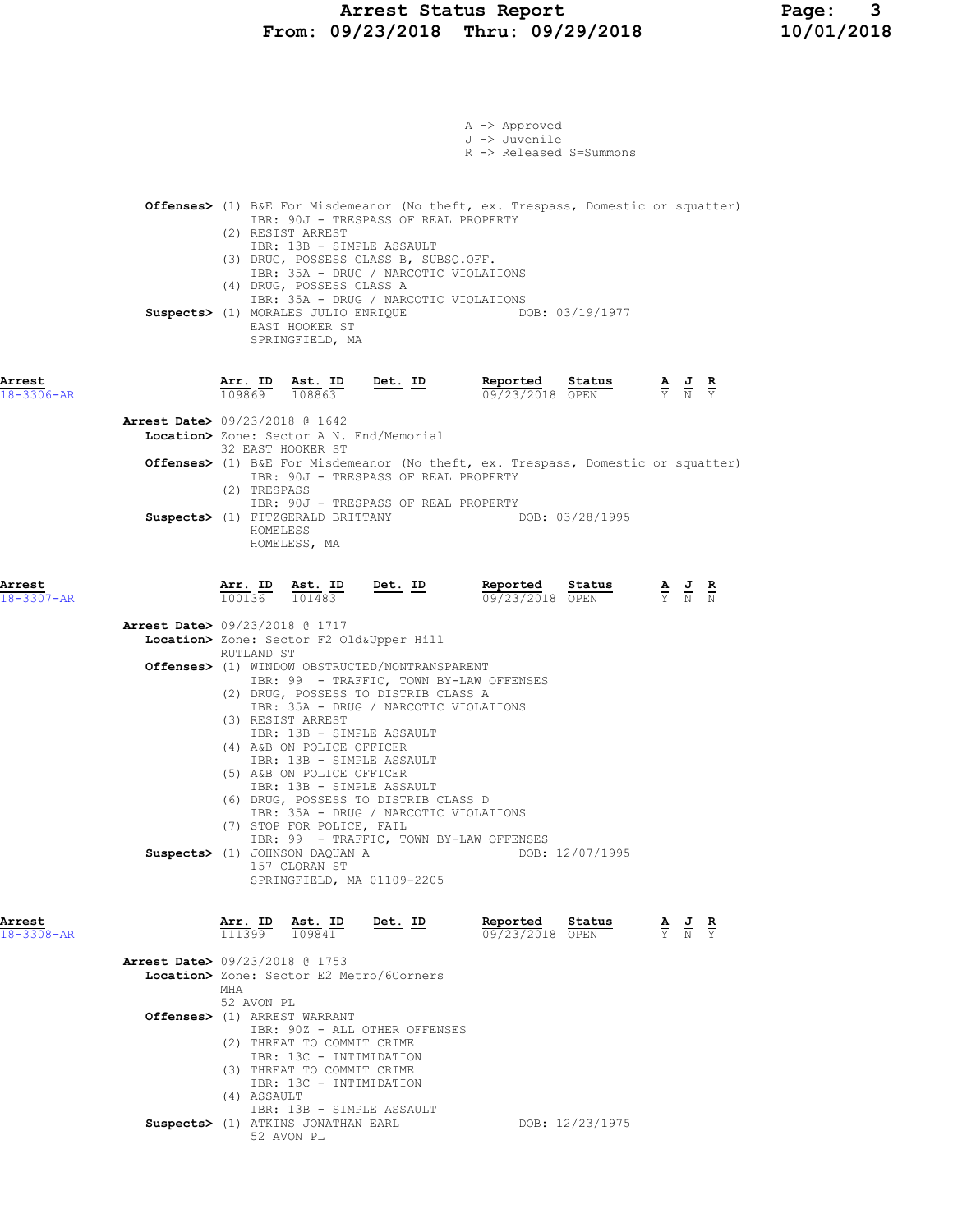### Arrest Status Report Page: 4 From: 09/23/2018 Thru: 09/29/2018 10/01/2018

A -> Approved J -> Juvenile R -> Released S=Summons

SPRINGFIELD, MA

| Arrest<br>$18 - 3309 - AR$ |                                | 111415       | <u>Arr. ID Ast. ID Det. ID</u>                                                                                                                  |                                                                                                                                                                                                                                               | Reported<br>09/23/2018 OPEN                                                                                                              | Status          |                             |                                                                 | $\overline{v}$ |
|----------------------------|--------------------------------|--------------|-------------------------------------------------------------------------------------------------------------------------------------------------|-----------------------------------------------------------------------------------------------------------------------------------------------------------------------------------------------------------------------------------------------|------------------------------------------------------------------------------------------------------------------------------------------|-----------------|-----------------------------|-----------------------------------------------------------------|----------------|
|                            | Arrest Date> 09/23/2018 @ 1805 | 1 MGM WAY    | Offenses> (1) DEFAULT WARRANT<br>(2) CREDIT CARD, RECEIVE LOST<br>(4) DEFAULT WARRANT<br>Suspects> (1) CORCHADO JESHUA<br>SPRINGFIELD, MA 01109 | Location> Zone: Sector E1 Metro/South End<br>IBR: 90Z - ALL OTHER OFFENSES<br>(3) DISGUISE TO OBSTRUCT JUSTICE<br>IBR: 90Z - ALL OTHER OFFENSES<br>IBR: 90Z - ALL OTHER OFFENSES<br>844 WORTHINGTON ST Apt. #3R                               | IBR: 26A - FALSE PRETENSES / SWINDLE / CO                                                                                                | DOB: 04/25/1997 |                             |                                                                 |                |
| Arrest<br>$18 - 3310 - AR$ |                                |              |                                                                                                                                                 |                                                                                                                                                                                                                                               | <b>Arr. ID</b> Ast. ID Det. ID Reported Status $\frac{102821}{102821}$ $\frac{102193}{102193}$ Det. ID $\frac{109723}{20972372018}$ OPEN |                 |                             |                                                                 |                |
|                            | Arrest Date> 09/23/2018 @ 1843 | HAWTHORNE ST |                                                                                                                                                 | Location> Zone: Sector E2 Metro/6Corners                                                                                                                                                                                                      |                                                                                                                                          |                 |                             |                                                                 |                |
|                            |                                |              |                                                                                                                                                 | IBR: 520 - WEAPON LAW VIOLATIONS<br>(2) FIREARM SERIAL NO., DEFACE<br>IBR: 250 - COUNTERFEITING / FORGERY                                                                                                                                     | <b>Offenses&gt;</b> (1) FIREARM WITHOUT LICENSE, CARRY LOADED c269/10(a) $\alpha$ (n)                                                    |                 |                             |                                                                 |                |
|                            |                                |              | Suspects> (1) BARNETT TIMOTHY ALLEN<br>474 HANCOCK ST Apt. #A<br>SPRINGFIELD, MA                                                                |                                                                                                                                                                                                                                               | DOB: 03/08/2000                                                                                                                          |                 |                             |                                                                 |                |
| Arrest<br>18-3311-AR       |                                |              |                                                                                                                                                 | $\frac{\texttt{Arr. ID}}{106117}$ $\frac{\texttt{ Ast. ID}}{1682}$ $\frac{\texttt{Det. ID}}{106117}$                                                                                                                                          | Reported Status<br>09/24/2018 OPEN                                                                                                       |                 | $\frac{A}{Y}$ $\frac{C}{N}$ |                                                                 |                |
|                            | Arrest Date> 09/24/2018 @ 0100 | SUMNER AVE   |                                                                                                                                                 | Location> Zone: Sector H3 Forest Park/EFP                                                                                                                                                                                                     |                                                                                                                                          |                 |                             |                                                                 |                |
|                            |                                |              | (2) FIREARM, STORE IMPROP                                                                                                                       | <b>Offenses&gt;</b> (1) FIREARM, CARRY WITHOUT LICENSE<br>IBR: 520 - WEAPON LAW VIOLATIONS<br>IBR: 520 - WEAPON LAW VIOLATIONS<br>(3) FUGITIVE FROM JUSTICE ON COURT WARRANT<br>IBR: 90Z - ALL OTHER OFFENSES<br>Suspects> (1) BROOKS DERRICK |                                                                                                                                          | DOB: 04/01/1997 |                             |                                                                 |                |
|                            |                                |              | 93 FLORENCE ST Apt. #2L<br>SPRINGFIELD, MA                                                                                                      |                                                                                                                                                                                                                                               |                                                                                                                                          |                 |                             |                                                                 |                |
| Arrest<br>$18 - 3312 - AR$ |                                | 112501       | Ast. ID<br>107873                                                                                                                               | Det. ID                                                                                                                                                                                                                                       | Reported Status<br>09/24/2018 OPEN                                                                                                       |                 |                             | $\frac{\mathbf{A}}{\mathbf{Y}}$ $\frac{\mathbf{J}}{\mathbf{N}}$ | $\overline{Y}$ |
|                            | Arrest Date> 09/24/2018 @ 0151 | SE SECTOR    | Location> Zone: Sector H1 Forest Park<br>18 COOMES ST Apt. #2FL<br>Offenses> (1) DEFAULT WARRANT                                                |                                                                                                                                                                                                                                               |                                                                                                                                          |                 |                             |                                                                 |                |
|                            |                                |              | Suspects> (1) DIXON DAKWANTI SHAMAL<br>133 WELLINGTON ST<br>SPRINGFIELD, MA                                                                     | IBR: 90Z - ALL OTHER OFFENSES                                                                                                                                                                                                                 |                                                                                                                                          | DOB: 09/20/1993 |                             |                                                                 |                |
| Arrest                     |                                |              | Arr. ID Ast. ID Det. ID                                                                                                                         |                                                                                                                                                                                                                                               | Reported                                                                                                                                 | Status          |                             | A J R                                                           |                |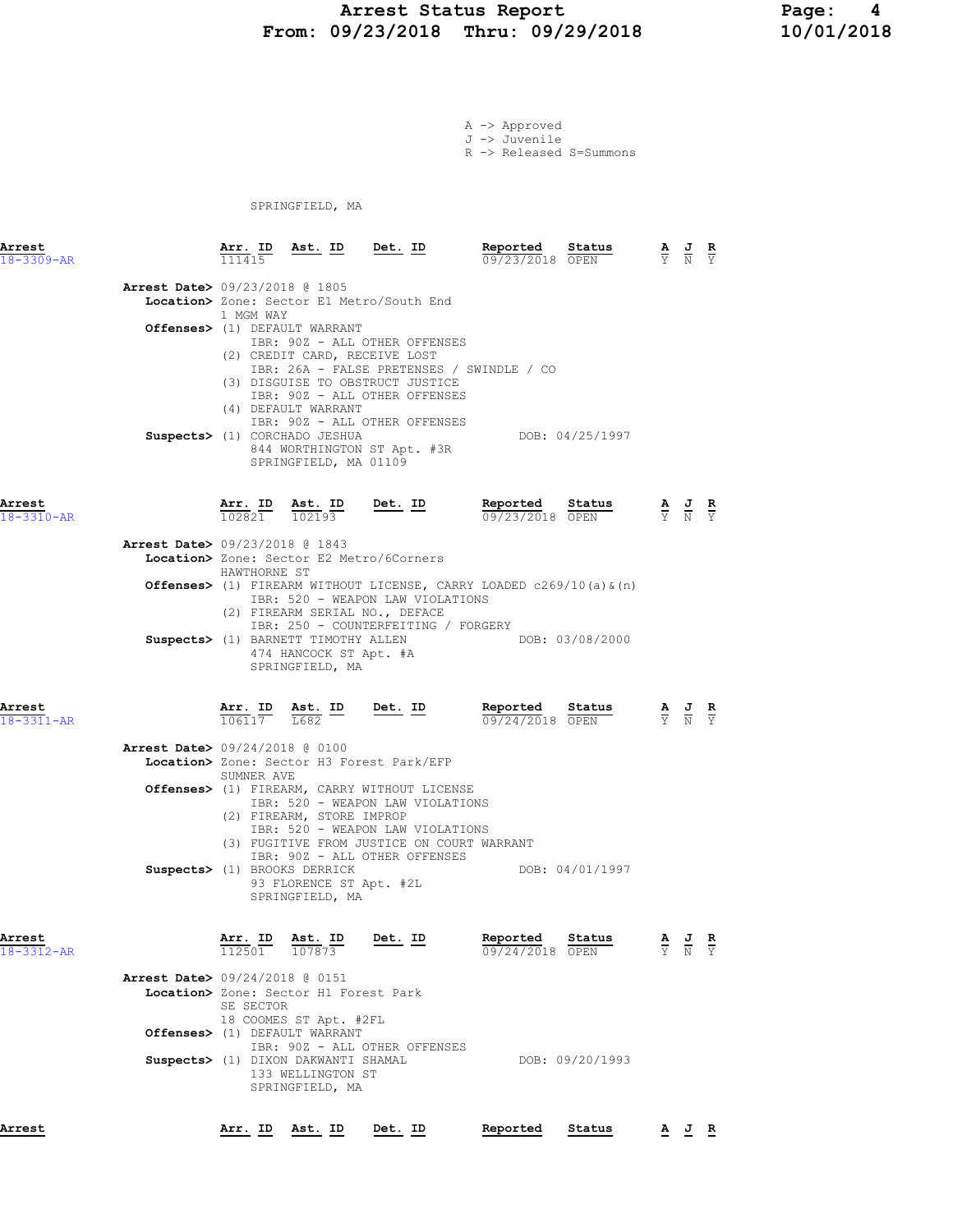| 18-3313-AR<br>112479 111519<br>09/24/2018 OPEN Y N Y<br><b>Arrest Date&gt; 09/24/2018 @ 0350</b><br>Location> Zone: Sector F1 McKnight/Bay<br>281 OAK GROVE AVE<br>Offenses> (1) B&E BUILDING NIGHTTIME FOR FELONY<br>IBR: 90J - TRESPASS OF REAL PROPERTY<br>(2) B&E BUILDING NIGHTTIME FOR FELONY<br>IBR: 220 - BURGLARY / BREAKING AND ENTERI<br>Suspects> (1) QATABI MOHAMED KALID<br>DOB: 11/12/1996<br>48 HIGHLAND TER<br>NEW BRITAIN, CT 06053<br>Arrest<br>$\frac{\texttt{Arr.}}{\texttt{M467}}$ ID $\frac{\texttt{Ast.}}{\texttt{B497}}$ ID Det. ID<br>Reported Status<br>$\frac{\mathbf{A}}{\mathrm{Y}}$ $\frac{\mathbf{J}}{\mathrm{N}}$ $\frac{\mathbf{R}}{\mathrm{N}}$<br>09/24/2018 OPEN<br>$18 - 3314 - AR$<br>Arrest Date> 09/24/2018 @ 0653<br>Location> Zone: Sector G1 P.P./Boston Rd.<br>83 HARVEY ST<br>Offenses> (1) DEFAULT WARRANT #1623CR008967 CREDIT CARD FRAUD +1200<br>IBR: 90Z - ALL OTHER OFFENSES<br>Suspects> (1) GIBSON ANDREA MICHELLE DOB: 12/31/1979<br>83 HARVEY ST<br>SPRINGFIELD, MA |  |
|-----------------------------------------------------------------------------------------------------------------------------------------------------------------------------------------------------------------------------------------------------------------------------------------------------------------------------------------------------------------------------------------------------------------------------------------------------------------------------------------------------------------------------------------------------------------------------------------------------------------------------------------------------------------------------------------------------------------------------------------------------------------------------------------------------------------------------------------------------------------------------------------------------------------------------------------------------------------------------------------------------------------------------|--|
|                                                                                                                                                                                                                                                                                                                                                                                                                                                                                                                                                                                                                                                                                                                                                                                                                                                                                                                                                                                                                             |  |
|                                                                                                                                                                                                                                                                                                                                                                                                                                                                                                                                                                                                                                                                                                                                                                                                                                                                                                                                                                                                                             |  |
|                                                                                                                                                                                                                                                                                                                                                                                                                                                                                                                                                                                                                                                                                                                                                                                                                                                                                                                                                                                                                             |  |
|                                                                                                                                                                                                                                                                                                                                                                                                                                                                                                                                                                                                                                                                                                                                                                                                                                                                                                                                                                                                                             |  |
| Arrest<br>Arr. ID Ast. ID<br>Det. ID<br>Reported<br>Status<br>$\frac{\mathbf{A}}{\mathbf{Y}}$ $\frac{\mathbf{J}}{\mathbf{N}}$ $\frac{\mathbf{R}}{\mathbf{Y}}$<br>$\overline{V969}$<br>09/24/2018 OPEN<br>106673<br>$18 - 3316 - AR$                                                                                                                                                                                                                                                                                                                                                                                                                                                                                                                                                                                                                                                                                                                                                                                         |  |
| Arrest Date> 09/24/2018 @ 1100<br>Location> Zone: Sector H1 Forest Park<br>99 LEYFRED TER<br>Offenses> (1) TRESPASS<br>IBR: 90J - TRESPASS OF REAL PROPERTY<br>(2) RESIST ARREST<br>IBR: 13B - SIMPLE ASSAULT<br>Suspects> (1) CARROLL JAMES JOSEPH DOB: 02/03/1960<br>99 LEYFRED TER<br>SPRINGFIELD, MA 01108                                                                                                                                                                                                                                                                                                                                                                                                                                                                                                                                                                                                                                                                                                              |  |
| Arrest<br>Ast. ID<br>Det. ID<br>Reported<br>Status<br>Arr. ID<br>$\frac{\mathbf{A}}{\mathbf{Y}}$ $\frac{\mathbf{J}}{\mathbf{N}}$ $\frac{\mathbf{R}}{\mathbf{N}}$<br>103493<br>09/24/2018 OPEN<br>$18 - 3317 - AR$                                                                                                                                                                                                                                                                                                                                                                                                                                                                                                                                                                                                                                                                                                                                                                                                           |  |
| Arrest Date> 09/24/2018 @ 1150<br>Location> Zone: Sector A N. End/Memorial<br>71 LOWELL ST<br>Offenses> (1) LICENSE SUSPENDED, OP MV WITH<br>IBR: 99 - TRAFFIC, TOWN BY-LAW OFFENSES<br>Suspects> (1) DELVALLE EDUARDO<br>DOB: 01/27/1992<br>72 ACUSHNET AVE Apt. #2FL<br>SPRINGFIELD, MA                                                                                                                                                                                                                                                                                                                                                                                                                                                                                                                                                                                                                                                                                                                                   |  |
| Reported<br>Arrest<br><u>Arr. ID</u><br><u>Det. ID</u><br>Status<br><u>Ast. ID</u><br>$\frac{\mathbf{A}}{\mathbf{Y}}$ $\frac{\mathbf{J}}{\mathbf{N}}$ $\frac{\mathbf{R}}{\mathbf{Y}}$<br>S461<br>09/24/2018 OPEN<br>18-3319-AR<br>D662                                                                                                                                                                                                                                                                                                                                                                                                                                                                                                                                                                                                                                                                                                                                                                                      |  |
| Arrest Date> 09/24/2018 @ 1405<br>Location> Zone: Sector E1 Metro/South End<br>IN FRONT OF GRAHAM'S PACKAGE STORE                                                                                                                                                                                                                                                                                                                                                                                                                                                                                                                                                                                                                                                                                                                                                                                                                                                                                                           |  |
| 1649 MAIN ST<br>Offenses> (1) ARREST WARRANT                                                                                                                                                                                                                                                                                                                                                                                                                                                                                                                                                                                                                                                                                                                                                                                                                                                                                                                                                                                |  |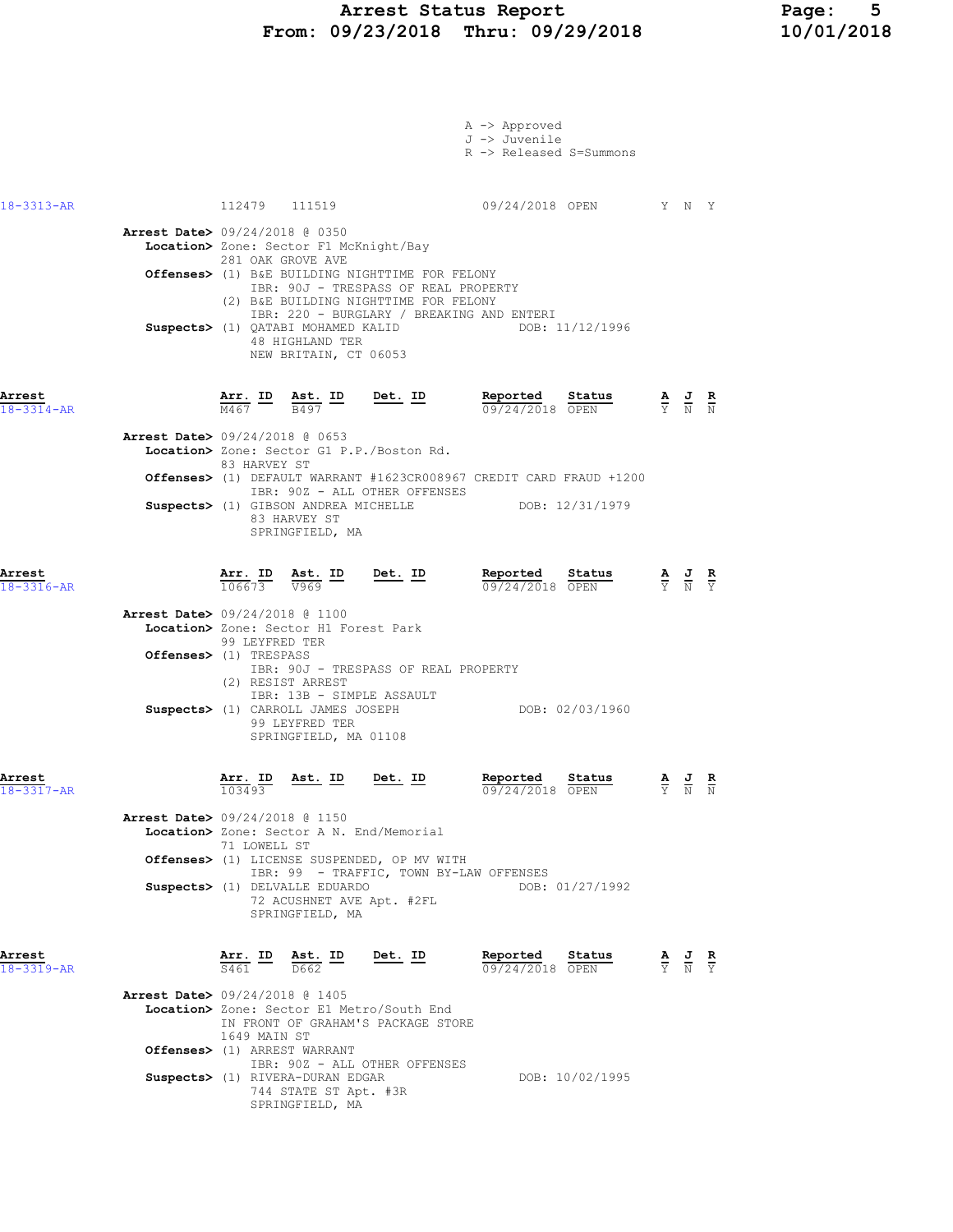#### Arrest Status Report Page: 6 From: 09/23/2018 Thru: 09/29/2018 10/01/2018

A -> Approved J -> Juvenile

|                            |                                          |                          |                                                                             |                                                                                                        | R -> Released S=Summons                                                                                                            |                 |                                                                                                 |                                                                                                 |  |
|----------------------------|------------------------------------------|--------------------------|-----------------------------------------------------------------------------|--------------------------------------------------------------------------------------------------------|------------------------------------------------------------------------------------------------------------------------------------|-----------------|-------------------------------------------------------------------------------------------------|-------------------------------------------------------------------------------------------------|--|
| Arrest<br>$18 - 3322 - AR$ |                                          | 103507                   |                                                                             | <u>Arr. ID Ast. ID Det. ID</u>                                                                         | Reported Status<br>09/24/2018 OPEN                                                                                                 |                 | $\frac{\mathbf{A}}{\mathbf{Y}}$ $\frac{\mathbf{J}}{\mathbf{N}}$ $\frac{\mathbf{R}}{\mathbf{N}}$ |                                                                                                 |  |
|                            | <b>Arrest Date&gt;</b> 09/24/2018 @ 1710 |                          |                                                                             | Location> Zone: Sector E1 Metro/South End                                                              |                                                                                                                                    |                 |                                                                                                 |                                                                                                 |  |
|                            |                                          | 328 MAIN ST              | (2) UNINSURED MOTOR VEHICLE                                                 | <b>Offenses&gt;</b> (1) WINDOW OBSTRUCTED/NONTRANSPARENT                                               | IBR: 99 - TRAFFIC, TOWN BY-LAW OFFENSES                                                                                            |                 |                                                                                                 |                                                                                                 |  |
|                            |                                          |                          |                                                                             |                                                                                                        | IBR: 99 - TRAFFIC, TOWN BY-LAW OFFENSES<br>(3) REGISTRATION SUSPENDED, OP MV, SUBSQ.OFF<br>IBR: 99 - TRAFFIC, TOWN BY-LAW OFFENSES |                 |                                                                                                 |                                                                                                 |  |
|                            |                                          |                          | Suspects> (1) MARTINEZ ALEXANDRO                                            | (4) LICENSE SUSPENDED, OP MV WITH                                                                      | IBR: 99 - TRAFFIC, TOWN BY-LAW OFFENSES                                                                                            | DOB: 08/17/1989 |                                                                                                 |                                                                                                 |  |
|                            |                                          |                          | INDIAN ORCHARD, MA 01151                                                    | 1403 WORCESTER ST Apt. #2 FL                                                                           |                                                                                                                                    |                 |                                                                                                 |                                                                                                 |  |
| Arrest<br>$18 - 3324 - AR$ |                                          | Arr. ID                  | <u>Ast. ID</u><br>$112459$ $100136$                                         | <u>Det.</u> ID                                                                                         | Reported<br>09/24/2018 OPEN                                                                                                        | Status          |                                                                                                 | $\frac{\mathbf{A}}{\mathbf{Y}}$ $\frac{\mathbf{J}}{\mathbf{N}}$ $\frac{\mathbf{R}}{\mathbf{N}}$ |  |
|                            | <b>Arrest Date&gt;</b> 09/24/2018 @ 1904 |                          |                                                                             | Location> Zone: Sector F2 Old&Upper Hill                                                               |                                                                                                                                    |                 |                                                                                                 |                                                                                                 |  |
|                            |                                          | STATE ST                 | <b>Offenses&gt;</b> (1) WITNESS, INTIMIDATE                                 | IBR: 90Z - ALL OTHER OFFENSES                                                                          |                                                                                                                                    |                 |                                                                                                 |                                                                                                 |  |
|                            |                                          |                          | Suspects> (1) WILKINSON KEISHAWN<br>420 GEORGE AVE Apt. #4B<br>BROOKLYN, NY |                                                                                                        |                                                                                                                                    | DOB: 11/15/1998 |                                                                                                 |                                                                                                 |  |
| Arrest<br>18-3325-AR       |                                          | <u>Arr.</u> ID<br>112459 | 100136                                                                      | $\underbrace{\texttt{Ast.}}$ ID Det. ID                                                                | Reported<br>09/24/2018 OPEN                                                                                                        | Status          |                                                                                                 | $\frac{\mathbf{A}}{\mathbf{Y}}$ $\frac{\mathbf{J}}{\mathbf{N}}$ $\frac{\mathbf{R}}{\mathbf{N}}$ |  |
|                            | <b>Arrest Date&gt;</b> 09/24/2018 @ 1900 | STATE ST                 |                                                                             | Location> Zone: Sector F2 Old&Upper Hill                                                               |                                                                                                                                    |                 |                                                                                                 |                                                                                                 |  |
|                            |                                          |                          |                                                                             | <b>Offenses&gt;</b> (1) UNLICENSED OPERATION OF MV                                                     | IBR: 99 - TRAFFIC, TOWN BY-LAW OFFENSES                                                                                            |                 |                                                                                                 |                                                                                                 |  |
|                            |                                          |                          |                                                                             | (2) GIVING FALSE NAME, OPER. OF M/V<br>IBR: 90Z - ALL OTHER OFFENSES<br>(3) UNREGISTERED MOTOR VEHICLE |                                                                                                                                    |                 |                                                                                                 |                                                                                                 |  |
|                            |                                          |                          | (5) SEAT BELT, FAIL WEAR                                                    | (4) EQUIPMENT VIOLATION, MISCELLANEOUS MV                                                              | IBR: 99 - TRAFFIC, TOWN BY-LAW OFFENSES<br>IBR: 99 - TRAFFIC, TOWN BY-LAW OFFENSES                                                 |                 |                                                                                                 |                                                                                                 |  |
|                            | Suspects> (1) BARTLEY RORY               |                          | 31 SUNNYSIDE CT                                                             |                                                                                                        | IBR: 99 - TRAFFIC, TOWN BY-LAW OFFENSES                                                                                            | DOB: 01/28/1998 |                                                                                                 |                                                                                                 |  |
|                            |                                          |                          | BROOKLYN, NY                                                                |                                                                                                        |                                                                                                                                    |                 |                                                                                                 |                                                                                                 |  |
| Arrest<br>$18 - 3326 - AR$ |                                          | Arr. ID<br>010681        | Ast. ID<br>107783                                                           | Det. ID                                                                                                | Reported<br>09/24/2018 OPEN                                                                                                        | Status          |                                                                                                 | $\frac{\mathbf{A}}{\mathbf{Y}}$ $\frac{\mathbf{J}}{\mathbf{N}}$ $\frac{\mathbf{R}}{\mathbf{Y}}$ |  |
|                            | <b>Arrest Date&gt;</b> 09/24/2018 @ 1932 | DOVER ST                 |                                                                             | Location> Zone: Sector A N. End/Memorial                                                               |                                                                                                                                    |                 |                                                                                                 |                                                                                                 |  |
|                            |                                          |                          | Offenses> (1) UNINSURED MOTOR VEHICLE                                       | (2) NUMBER PLATE VIOLATION TO CONCEAL ID                                                               | IBR: 99 - TRAFFIC, TOWN BY-LAW OFFENSES                                                                                            |                 |                                                                                                 |                                                                                                 |  |
|                            |                                          |                          |                                                                             | (3) LICENSE REVOKED AS HTO, OPERATE MV WITH                                                            | IBR: 99 - TRAFFIC, TOWN BY-LAW OFFENSES<br>IBR: 99 - TRAFFIC, TOWN BY-LAW OFFENSES                                                 |                 |                                                                                                 |                                                                                                 |  |
|                            |                                          |                          | Suspects> (1) RODRIGUEZ LUIS ALBERTO                                        | (4) UNREGISTERED MOTOR VEHICLE                                                                         | IBR: 99 - TRAFFIC, TOWN BY-LAW OFFENSES                                                                                            | DOB: 03/02/1989 |                                                                                                 |                                                                                                 |  |

 22 LEXINGTON ST SPRINGFIELD, MA 01107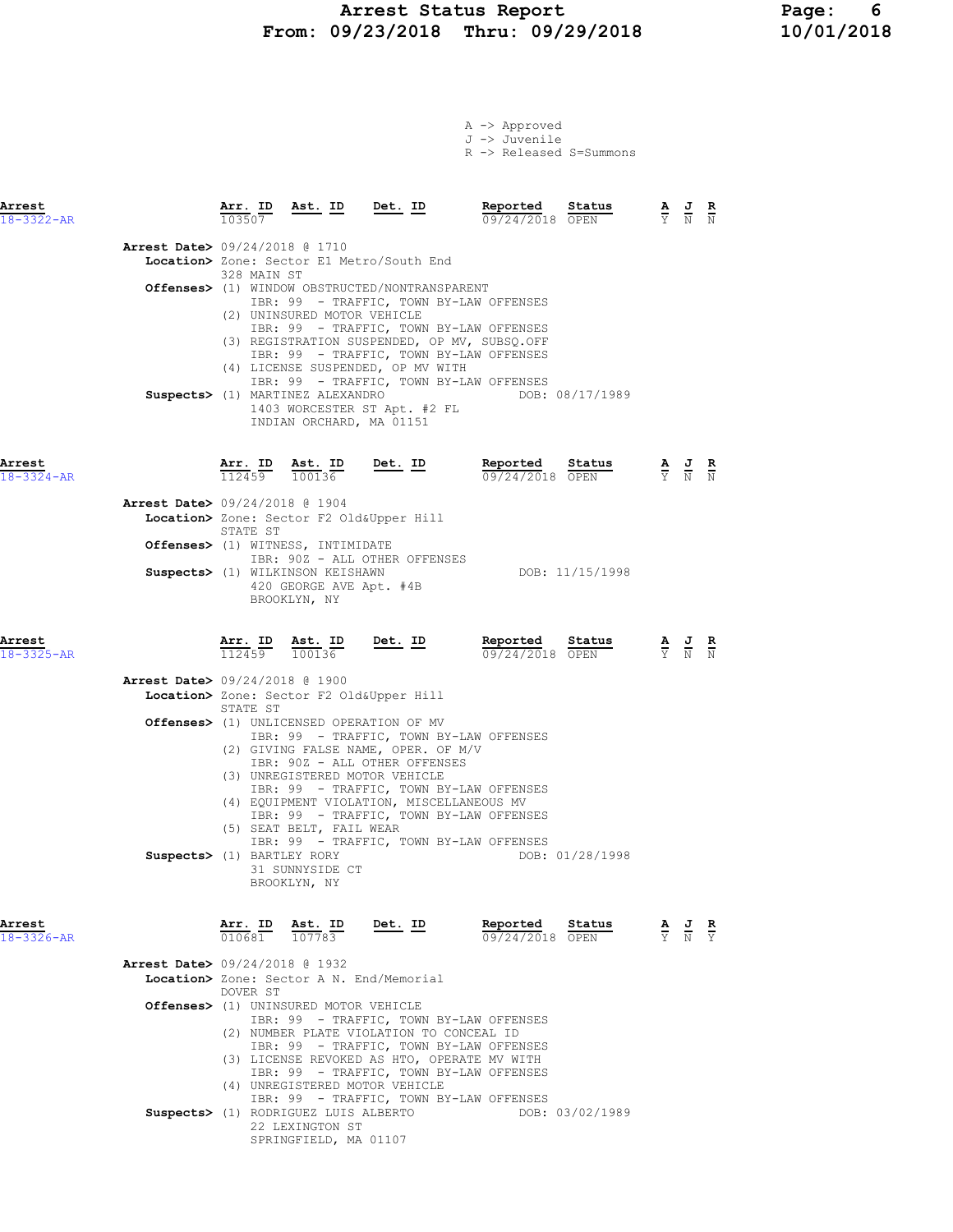# Arrest Status Report Page: 7<br>10/01/2018 Thru: 09/29/2018 10/01/2018 From: 09/23/2018 Thru: 09/29/2018

|  | A -> Approved |
|--|---------------|
|  | J -> Juvenile |

R -> Released S=Summons

| Arrest<br>18-3329-AR |                                          |                  | $\frac{\texttt{Arr.}}{106117}$ $\frac{\texttt{ Ast.}}{109489}$                                                                   | <u>Det. ID</u>                                                                                                                                                                                                                                                                             | Reported<br>09/25/2018 OPEN                       | Status          | $\frac{\mathbf{A}}{\mathbf{Y}}$ $\frac{\mathbf{J}}{\mathbf{N}}$ $\frac{\mathbf{R}}{\mathbf{Y}}$ |               |
|----------------------|------------------------------------------|------------------|----------------------------------------------------------------------------------------------------------------------------------|--------------------------------------------------------------------------------------------------------------------------------------------------------------------------------------------------------------------------------------------------------------------------------------------|---------------------------------------------------|-----------------|-------------------------------------------------------------------------------------------------|---------------|
|                      | Arrest Date> 09/25/2018 @ 0205           | 1 MGM WAY        | Offenses> (1) DISORDERLY CONDUCT<br>(2) RESIST ARREST                                                                            | Location> Zone: Sector E1 Metro/South End<br>IBR: 90C - DISORDERLY CONDUCT<br>IBR: 13B - SIMPLE ASSAULT                                                                                                                                                                                    |                                                   |                 |                                                                                                 |               |
|                      |                                          |                  | (3) THREAT TO COMMIT CRIME<br>IBR: 13C - INTIMIDATION<br>Suspects> (1) STAMPP LANCE M<br>240 AMBROSE ST<br>SPRINGFIELD, MA 01109 |                                                                                                                                                                                                                                                                                            |                                                   | DOB: 01/08/1989 |                                                                                                 |               |
| Arrest<br>18-3330-AR |                                          | 112458           | Arr. ID Ast. ID<br>112459                                                                                                        | $Det. ID$                                                                                                                                                                                                                                                                                  | Reported<br>09/25/2018 OPEN                       | Status          | $\frac{\mathbf{A}}{\mathbf{Y}}$ $\frac{\mathbf{J}}{\mathbf{N}}$                                 | $\frac{R}{N}$ |
|                      | <b>Arrest Date&gt;</b> 09/25/2018 @ 1651 | 31 DENTON CIR    |                                                                                                                                  | Location> Zone: Sector B2 Liberty Heights                                                                                                                                                                                                                                                  |                                                   |                 |                                                                                                 |               |
|                      |                                          |                  | Offenses> (1) DEFAULT WARRANT<br>(2) DEFAULT WARRANT                                                                             | IBR: 90Z - ALL OTHER OFFENSES<br>IBR: 90Z - ALL OTHER OFFENSES                                                                                                                                                                                                                             |                                                   |                 |                                                                                                 |               |
|                      |                                          |                  | (3) DEFAULT WARRANT<br>Suspects> (1) LATORRE JESUS MANUEL<br>31 DENTON CIR Apt. #1FLR<br>SPRINGFIELD, MA 01104                   | IBR: 90Z - ALL OTHER OFFENSES                                                                                                                                                                                                                                                              |                                                   | DOB: 11/01/1990 |                                                                                                 |               |
| Arrest<br>18-3331-AR |                                          |                  | Arr. ID Ast. ID<br>$107783$ $010681$                                                                                             | <u>Det. ID</u>                                                                                                                                                                                                                                                                             | Reported<br>09/25/2018 OPEN                       | Status          | $\frac{A}{Y}$ $\frac{J}{N}$                                                                     |               |
|                      | <b>Arrest Date&gt; 09/25/2018 @ 1739</b> |                  |                                                                                                                                  |                                                                                                                                                                                                                                                                                            |                                                   |                 |                                                                                                 |               |
|                      |                                          | 26 WORCESTER AVE | (2) UTTER FALSE DOCUMENT                                                                                                         | Location> Zone: Sector A N. End/Memorial<br>Offenses> (1) UNLICENSED OPERATION OF MV<br>IBR: 99 - TRAFFIC, TOWN BY-LAW OFFENSES                                                                                                                                                            |                                                   |                 |                                                                                                 |               |
|                      |                                          |                  | (3) UNINSURED MOTOR VEHICLE<br>Suspects> (1) HERNANDEZ SALVADOR<br>25 WORCESTER AVE<br>SPRINGFIELD, MA                           | IBR: 250 - COUNTERFEITING / FORGERY<br>IBR: 99 - TRAFFIC, TOWN BY-LAW OFFENSES<br>IBR: 99 - TRAFFIC, TOWN BY-LAW OFFENSES<br>(5) UNREGISTERED MOTOR VEHICLE<br>IBR: 99 - TRAFFIC, TOWN BY-LAW OFFENSES<br>(6) ALCOHOL IN MV, POSSESS OPEN CONTAINER OF<br>IBR: 90G - LIQUOR LAW VIOLATIONS | (4) motor vehicle registration misrepresentations | DOB: 12/15/1979 |                                                                                                 |               |
| Arrest<br>18-3332-AR |                                          |                  | Arr. ID Ast. ID<br>108852 109788                                                                                                 | Det. ID                                                                                                                                                                                                                                                                                    | Reported Status<br>09/25/2018 OPEN                |                 | $\frac{\mathbf{A}}{\mathbf{Y}}$ $\frac{\mathbf{J}}{\mathbf{N}}$ $\frac{\mathbf{R}}{\mathbf{Y}}$ |               |
|                      | <b>Arrest Date&gt; 09/25/2018 @ 1815</b> |                  |                                                                                                                                  | Location> Zone: Sector G1 P.P./Boston Rd.                                                                                                                                                                                                                                                  |                                                   |                 |                                                                                                 |               |
|                      |                                          | 34 BISSELL AVE   |                                                                                                                                  | <b>Offenses&gt;</b> (1) ARREST WARRANT (DOCKET # 1823CR006432)<br>IBR: 90Z - ALL OTHER OFFENSES<br>(2) DEFAULT WARRANT (1279CR00890)                                                                                                                                                       |                                                   |                 |                                                                                                 |               |
|                      |                                          |                  | Suspects> (1) MENDOZA ALEXANDER                                                                                                  | IBR: 90Z - ALL OTHER OFFENSES                                                                                                                                                                                                                                                              |                                                   | DOB: 06/08/1994 |                                                                                                 |               |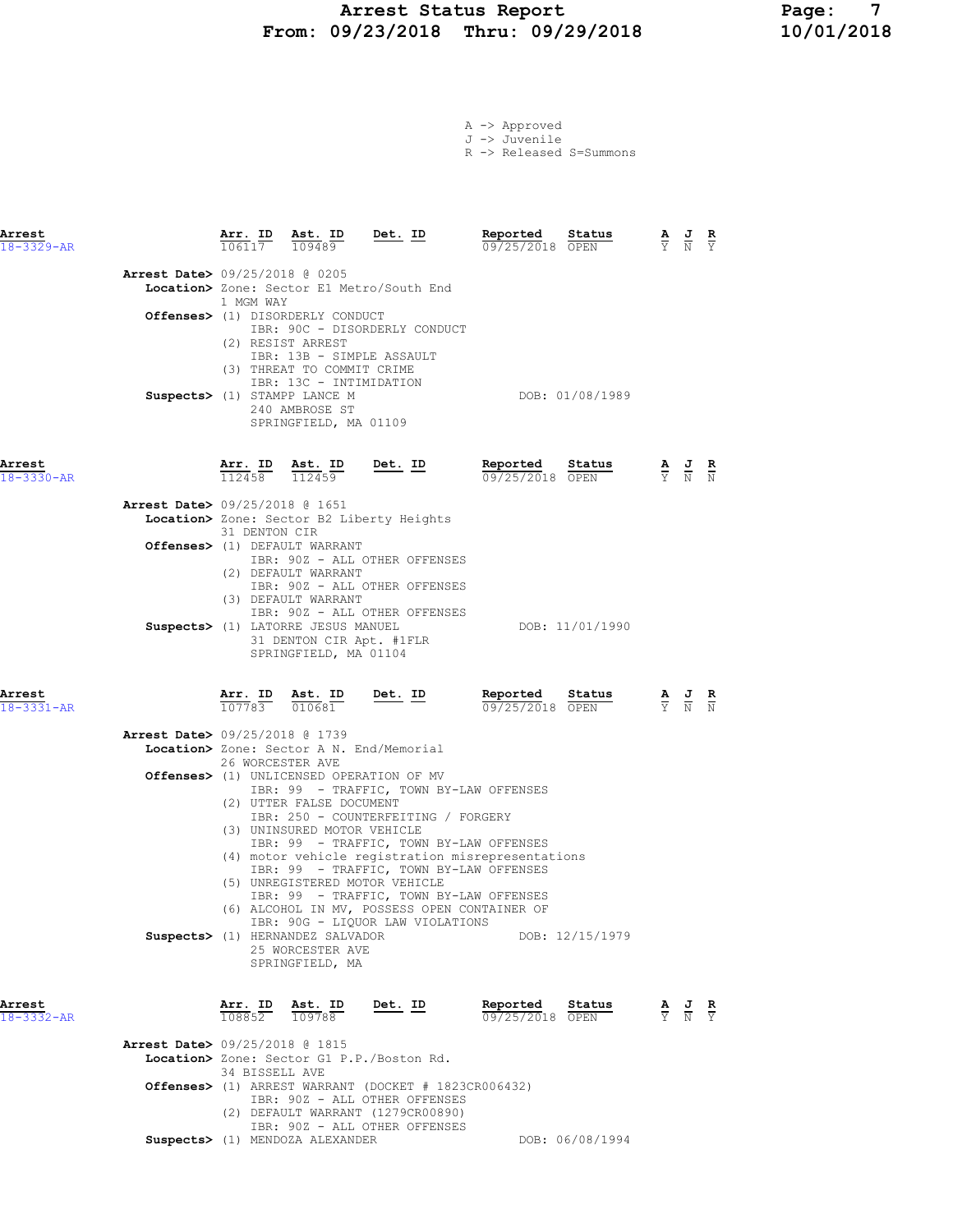# Arrest Status Report Page: 8<br>09/23/2018 Thru: 09/29/2018 10/01/2018 From: 09/23/2018 Thru: 09/29/2018

|                                          |                          |                                                      |                                                                                                                                                 | A -> Approved                            |                 |                                                                                                 |                                                                                                       |  |
|------------------------------------------|--------------------------|------------------------------------------------------|-------------------------------------------------------------------------------------------------------------------------------------------------|------------------------------------------|-----------------|-------------------------------------------------------------------------------------------------|-------------------------------------------------------------------------------------------------------|--|
|                                          |                          |                                                      |                                                                                                                                                 | J -> Juvenile<br>R -> Released S=Summons |                 |                                                                                                 |                                                                                                       |  |
|                                          |                          | 34 BISSELL AVE<br>SPRINGFIELD, MA 01119              |                                                                                                                                                 |                                          |                 |                                                                                                 |                                                                                                       |  |
| Arrest<br>18-3333-AR                     | Arr. ID<br>109490        | Ast. ID<br>F338                                      | <u>Det. ID</u>                                                                                                                                  | Reported<br>09/25/2018 OPEN              | Status          | $\frac{\mathbf{A}}{\mathbf{Y}}$ $\frac{\mathbf{J}}{\mathbf{N}}$ $\frac{\mathbf{R}}{\mathbf{Y}}$ |                                                                                                       |  |
| <b>Arrest Date&gt; 09/25/2018 @ 2011</b> | IN FRONT                 |                                                      | Location> Zone: Sector E1 Metro/South End                                                                                                       |                                          |                 |                                                                                                 |                                                                                                       |  |
| Offenses> (1) TRESPASS                   | 770 MAIN ST              | (2) DEFAULT WARRANT/ TRESPASS                        | IBR: 90J - TRESPASS OF REAL PROPERTY<br>IBR: 90Z - ALL OTHER OFFENSES                                                                           |                                          |                 |                                                                                                 |                                                                                                       |  |
|                                          |                          | (3) DEFAULT WARRANT/TRESPASS                         | IBR: 90Z - ALL OTHER OFFENSES<br>(4) DEFAULT WARRANT/POSS CLASS B                                                                               |                                          |                 |                                                                                                 |                                                                                                       |  |
|                                          | HOMELESS                 | Suspects> (1) MENDRELL RAFAEL JR<br>SPRNGFIELD, MA   | IBR: 90Z - ALL OTHER OFFENSES                                                                                                                   |                                          | DOB: 05/14/1990 |                                                                                                 |                                                                                                       |  |
| Arrest<br>$18 - 3334 - AR$               | <u>Arr. ID</u><br>112464 | Ast. ID<br>$\overline{111523}$                       | <u>Det. ID</u>                                                                                                                                  | Reported Status<br>09/25/2018 OPEN       |                 |                                                                                                 | $\frac{\mathbf{A}}{\mathbf{Y}}$ $\frac{\mathbf{J}}{\mathbf{N}}$ $\frac{\mathbf{R}}{\mathbf{N}}$       |  |
| Arrest Date> 09/25/2018 @ 2019           | CREST ST                 |                                                      | Location> Zone: Sector F2 Old&Upper Hill                                                                                                        |                                          |                 |                                                                                                 |                                                                                                       |  |
|                                          |                          |                                                      | Offenses> (1) ARREST WARRANT (DOCKET#1823CR006632)<br>IBR: 90Z - ALL OTHER OFFENSES<br>Suspects> (1) WILLIAMS FREDDIE JEROME JR DOB: 09/06/1982 |                                          |                 |                                                                                                 |                                                                                                       |  |
|                                          |                          | 32 SHELBY ST<br>SPRINGFIELD, MA 01109                |                                                                                                                                                 |                                          |                 |                                                                                                 |                                                                                                       |  |
| Arrest<br>$18 - 3335 - AR$               | Arr. ID<br>109788        | Ast. ID<br>108852                                    | <u>Det. ID</u>                                                                                                                                  | Reported<br>09/25/2018 OPEN              | Status          |                                                                                                 | $\frac{\mathbf{A}}{\overline{Y}}$ $\frac{\mathbf{J}}{\overline{N}}$ $\frac{\mathbf{R}}{\overline{Y}}$ |  |
| <b>Arrest Date&gt; 09/25/2018 @ 2130</b> |                          | MGM CASINO (SLOT PARLOR)                             | Location> Zone: Sector E1 Metro/South End                                                                                                       |                                          |                 |                                                                                                 |                                                                                                       |  |
|                                          | 1 MGM WAY                | Offenses> (1) ROBBERY, UNARMED<br>IBR: 120 - ROBBERY | (2) DEFAULT WARRANT - DOCKET# 1805CR000468                                                                                                      |                                          |                 |                                                                                                 |                                                                                                       |  |
|                                          |                          | ***UNKNOWN***<br>SPRINGFIELD, MA                     | IBR: 90Z - ALL OTHER OFFENSES<br>Suspects> (1) CARRASOUILLO MIGUEL ANGEL DOB: 09/03/1997                                                        |                                          |                 |                                                                                                 |                                                                                                       |  |
| Arrest<br>18-3337-AR                     |                          |                                                      | $\frac{\texttt{Arr.}}{\texttt{B218}}$ ID $\frac{\texttt{Ast.}}{\texttt{M467}}$ ID Det. ID                                                       | Reported<br>09/26/2018 OPEN              | Status          |                                                                                                 | $\frac{\mathbf{A}}{\mathbf{Y}}$ $\frac{\mathbf{J}}{\mathbf{N}}$ $\frac{\mathbf{R}}{\mathbf{Y}}$       |  |
| Arrest Date> 09/26/2018 @ 0825           |                          | BASEMENT APARTMENT                                   | Location> Zone: Sector A N. End/Memorial                                                                                                        |                                          |                 |                                                                                                 |                                                                                                       |  |
|                                          |                          | 568 CHESTNUT ST Apt. #BSMT                           | Offenses> (1) FUGITIVE FROM JUSTICE ON COURT WARRANT<br>IBR: 90Z - ALL OTHER OFFENSES<br>(2) SEX OFFENDER FAIL TO REGISTER                      |                                          |                 |                                                                                                 |                                                                                                       |  |
| Suspects> (1) AYALA ALBERTO              |                          |                                                      | IBR: 90Z - ALL OTHER OFFENSES<br>568 CHESTNUT ST Apt. #BSMT                                                                                     |                                          | DOB: 05/17/1959 |                                                                                                 |                                                                                                       |  |

SPRINGFIELD, MA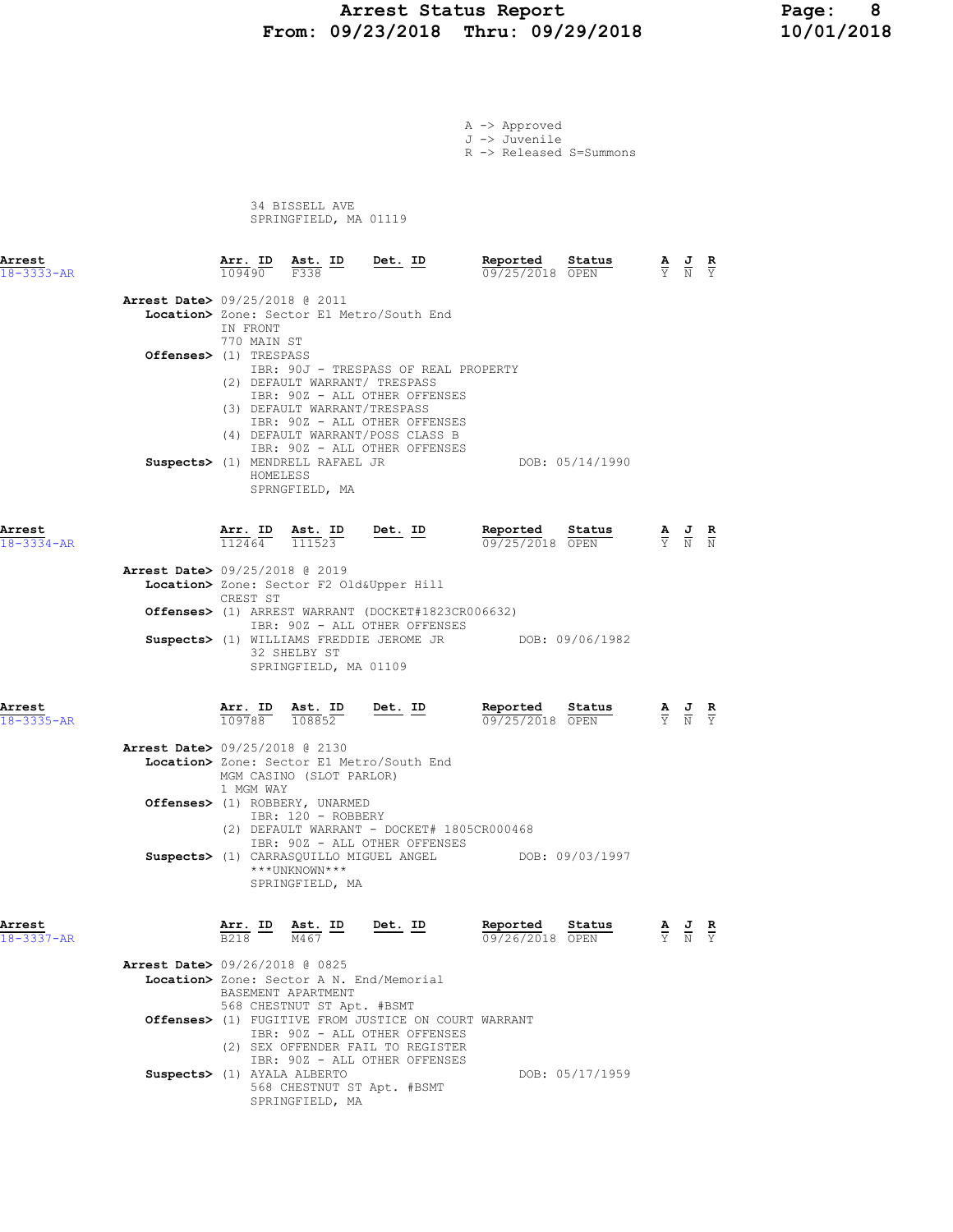# Arrest Status Report Page: 9 From: 09/23/2018 Thru: 09/29/2018

A -> Approved

|                                          |                             |                                                                                                      |                                                                         | J -> Juvenile<br>R -> Released S=Summons |                 |                                                                                                 |                                                                                                 |  |
|------------------------------------------|-----------------------------|------------------------------------------------------------------------------------------------------|-------------------------------------------------------------------------|------------------------------------------|-----------------|-------------------------------------------------------------------------------------------------|-------------------------------------------------------------------------------------------------|--|
| Arrest<br>$18 - 3340 - AR$               |                             | $\frac{\text{Arr.}}{\text{K456}}$ ID $\frac{\text{Ast.}}{\text{P131}}$ ID Det. ID                    |                                                                         | Reported Status<br>09/26/2018 OPEN       |                 |                                                                                                 | $\frac{\mathbf{A}}{\mathbf{Y}}$ $\frac{\mathbf{J}}{\mathbf{N}}$ $\frac{\mathbf{R}}{\mathbf{N}}$ |  |
| <b>Arrest Date&gt;</b> 09/26/2018 @ 1322 | LOCUST ST                   |                                                                                                      | Location> Zone: Sector E1 Metro/South End                               |                                          |                 |                                                                                                 |                                                                                                 |  |
|                                          | Suspects> (1) KEEFNER SHAWN | Offenses> (1) SEXUAL CONDUCT FOR FEE<br>IBR: 40A - PROSTITUTION<br>401 LIBERTY ST<br>SPRINGFIELD, MA |                                                                         |                                          | DOB: 08/11/1989 |                                                                                                 |                                                                                                 |  |
| Arrest<br>$18 - 3341 - AR$               |                             |                                                                                                      | $\frac{\texttt{Arr.}}{K456}$ ID $\frac{\texttt{ Ast.}}{111391}$ Det. ID | Reported Status<br>09/26/2018 OPEN       |                 | $\frac{\mathbf{A}}{\mathbf{Y}}$ $\frac{\mathbf{J}}{\mathbf{N}}$ $\frac{\mathbf{R}}{\mathbf{Y}}$ |                                                                                                 |  |
| <b>Arrest Date&gt; 09/26/2018 @ 1328</b> | 19 PALMER AVE               | Offenses> (1) SEXUAL CONDUCT FOR FEE<br>IBR: 40A - PROSTITUTION                                      | Location> Zone: Sector E1 Metro/South End                               |                                          |                 |                                                                                                 |                                                                                                 |  |
|                                          | Suspects> (1) RIVERA SAMUEL | 86 MORRIS<br>SPRINGFIELD, MA                                                                         |                                                                         |                                          | DOB: 04/16/1965 |                                                                                                 |                                                                                                 |  |
| Arrest<br>$18 - 3342 - AR$               |                             | $\frac{\texttt{Arr.}}{K456}$ ID $\frac{\texttt{ Ast.}}{111391}$ Det. ID                              |                                                                         | Reported Status<br>09/26/2018 OPEN       |                 |                                                                                                 | $\frac{\mathbf{A}}{\mathbf{Y}}$ $\frac{\mathbf{J}}{\mathbf{N}}$ $\frac{\mathbf{R}}{\mathbf{N}}$ |  |
| <b>Arrest Date&gt;</b> 09/26/2018 @ 1415 | 19 PALMER AVE               | Offenses> (1) SEXUAL CONDUCT FOR FEE                                                                 | Location> Zone: Sector E1 Metro/South End                               |                                          |                 |                                                                                                 |                                                                                                 |  |
|                                          |                             | IBR: 40A - PROSTITUTION<br>Suspects> (1) PARENT BRETT M<br>1117 SUMNER AVE<br>SPRINGFIELD, MA        |                                                                         |                                          | DOB: 08/22/1995 |                                                                                                 |                                                                                                 |  |
| Arrest<br>$18 - 3343 - AR$               |                             |                                                                                                      | $\frac{\texttt{Arr.}}{\text{K456}}$ ID Ast. ID Det. ID                  | <u>Reported</u><br>09/26/2018 OPEN       | <u>Sta</u> tus  |                                                                                                 | $\frac{\mathbf{A}}{\mathbf{Y}}$ $\frac{\mathbf{J}}{\mathbf{N}}$ $\frac{\mathbf{R}}{\mathbf{Y}}$ |  |
| Arrest Date> 09/26/2018 @ 1425           | GARDNER ST                  | Offenses> (1) SEXUAL CONDUCT FOR FEE                                                                 | Location> Zone: Sector E1 Metro/South End                               |                                          |                 |                                                                                                 |                                                                                                 |  |
|                                          |                             | IBR: 40A - PROSTITUTION<br>Suspects> (1) FOLEY CHARLES J<br>***UNKNOWN***                            | SPRINGFIELD, MA 01108-1251                                              |                                          | DOB: 04/26/1980 |                                                                                                 |                                                                                                 |  |
| Arrest<br>18-3344-AR                     |                             | $\frac{\text{Arr.}}{\text{K456}}$ ID $\frac{\text{Ast.}}{\text{K109}}$                               | Det. ID                                                                 | Reported<br>09/26/2018 OPEN              | Status          |                                                                                                 | $\frac{\mathbf{A}}{\mathbf{Y}}$ $\frac{\mathbf{J}}{\mathbf{N}}$ $\frac{\mathbf{R}}{\mathbf{Y}}$ |  |
| <b>Arrest Date&gt;</b> 09/26/2018 @ 1430 | MAIN ST                     | Location> Zone: Sector H1 Forest Park<br>Offenses> (1) SEXUAL CONDUCT FOR FEE                        |                                                                         |                                          |                 |                                                                                                 |                                                                                                 |  |
|                                          |                             | IBR: 40A - PROSTITUTION<br>Suspects> (1) MALDONADO CARLOS<br>1543 KING ST Apt. #101<br>ENFIELD, CT   |                                                                         |                                          | DOB: 07/25/1969 |                                                                                                 |                                                                                                 |  |
| Arrest<br>18-3345-AR                     | Arr. ID<br>K456             | Ast. ID<br>109804                                                                                    | Det. ID                                                                 | Reported<br>09/26/2018 OPEN              | Status          |                                                                                                 | $\frac{\mathbf{A}}{\mathbf{Y}}$ $\frac{\mathbf{J}}{\mathbf{N}}$ $\frac{\mathbf{R}}{\mathbf{N}}$ |  |

Arrest Date> 09/26/2018 @ 1445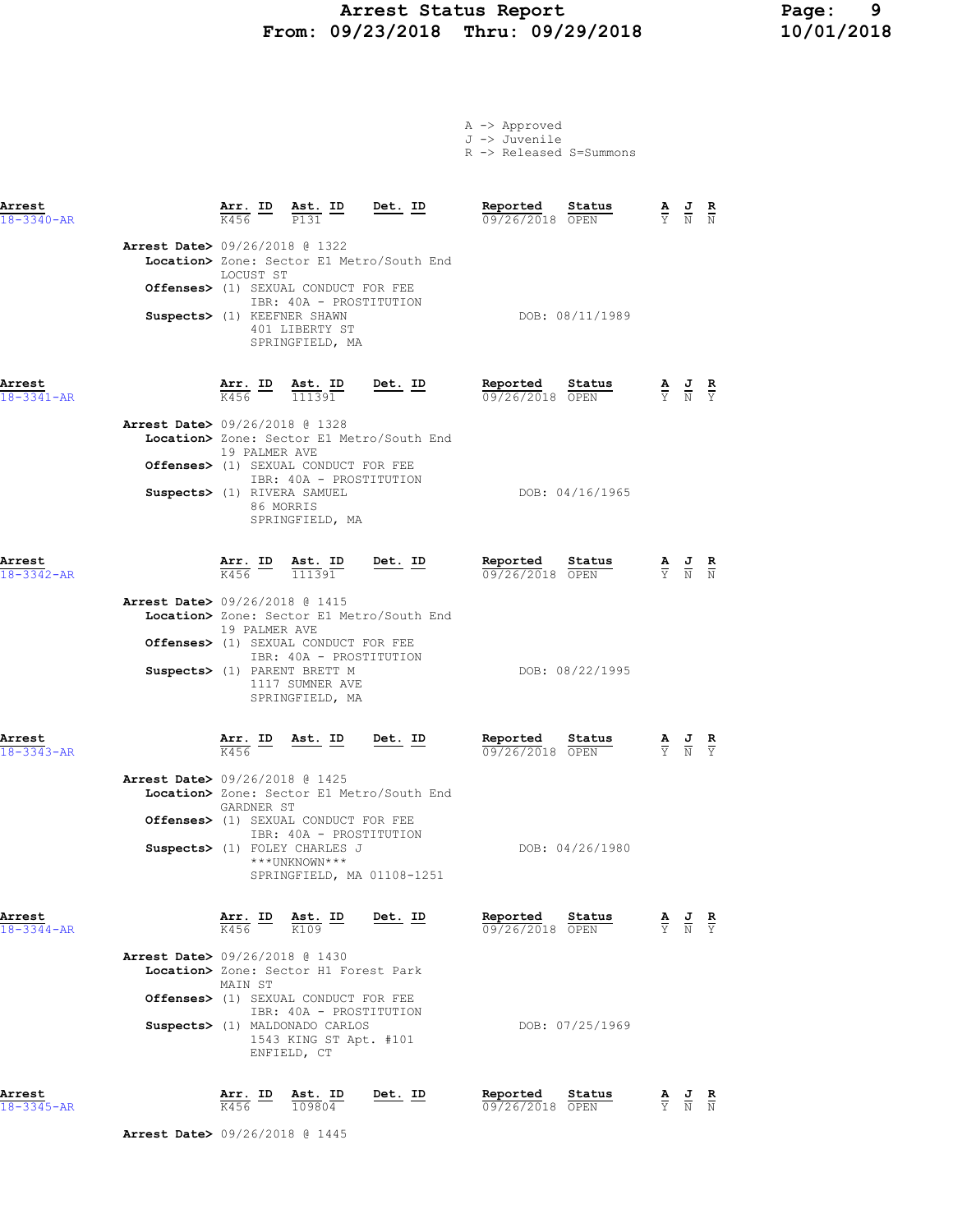### Arrest Status Report Page: 10 From: 09/23/2018 Thru: 09/29/2018 10/01/2018

|                            |                                                               |                                                   |                                                                                                                                                                                                                     |                                                                                                             | A -> Approved<br>J -> Juvenile<br>R -> Released S=Summons              |                                                                                                       |  |
|----------------------------|---------------------------------------------------------------|---------------------------------------------------|---------------------------------------------------------------------------------------------------------------------------------------------------------------------------------------------------------------------|-------------------------------------------------------------------------------------------------------------|------------------------------------------------------------------------|-------------------------------------------------------------------------------------------------------|--|
|                            | Suspects> (1) JUACHIN JOSE                                    | GARDNER ST                                        | Offenses> (1) SEXUAL CONDUCT FOR FEE<br>IBR: 40A - PROSTITUTION<br>31 N BRIDGE ST<br>HOLYOKE, MA 01040                                                                                                              | Location> Zone: Sector E1 Metro/South End                                                                   | DOB: 07/10/1989                                                        |                                                                                                       |  |
| Arrest<br>$18 - 3346 - AR$ | <b>Arrest Date&gt;</b> 09/26/2018 @ 1625                      | $\frac{\texttt{Arr.}}{\text{K456}}$ ID<br>MAIN ST | $\frac{\text{Ast.}}{\text{C680}}$ ID<br>Offenses> (1) SEXUAL CONDUCT FOR FEE                                                                                                                                        | <u>Det.</u> ID<br>Location> Zone: Sector E1 Metro/South End                                                 | Reported<br><u>Status</u><br>09/26/2018 OPEN                           | $\frac{\mathbf{A}}{\mathbf{Y}}$ $\frac{\mathbf{J}}{\mathbf{N}}$ $\frac{\mathbf{R}}{\mathbf{N}}$       |  |
|                            |                                                               |                                                   | IBR: 40A - PROSTITUTION<br>Suspects> (1) MEDINA DAVID JUNIOR<br>161 BRANDON AVE<br>SPRINGFIELD, MA 01108                                                                                                            |                                                                                                             | DOB: 02/23/1989                                                        |                                                                                                       |  |
| Arrest<br>$18 - 3348 - AR$ | Arrest Date> 09/26/2018 @ 1731                                | MAIN ST                                           | $\frac{\texttt{Arr.}}{\text{K456}}$ ID $\frac{\texttt{Ast.}}{\text{K109}}$<br>Offenses> (1) SEXUAL CONDUCT FOR FEE<br>IBR: 40A - PROSTITUTION<br>Suspects> (1) SANTIAGO CARLOS E<br>611 MILL ST<br>AGAWAM, MA 01001 | <u>Det. ID</u><br>Location> Zone: Sector E1 Metro/South End                                                 | <u>Reported</u><br><u>Status</u><br>09/26/2018 OPEN<br>DOB: 11/12/1970 | $\frac{\mathbf{A}}{\mathbf{Y}}$ $\frac{\mathbf{J}}{\mathbf{N}}$ $\frac{\mathbf{R}}{\mathbf{N}}$       |  |
| Arrest<br>$18 - 3349 - AR$ | <b>Arrest Date&gt;</b> 09/26/2018 @ 1743                      | $\frac{\texttt{Arr.}}{\text{K456}}$ ID<br>MAIN ST | Ast. ID<br>$\frac{1}{K109}$<br>K109<br>Offenses> (1) SEXUAL CONDUCT FOR FEE<br>IBR: 40A - PROSTITUTION<br>Suspects> (1) RIVERA JUAN JR<br>29 WARRINER AVE<br>SPRINGFIELD, MA                                        | <u>Det. ID</u><br>Location> Zone: Sector E1 Metro/South End                                                 | Reported<br>Status<br>09/26/2018 OPEN<br>DOB: 06/08/1970               | $\frac{\mathbf{A}}{\overline{Y}}$ $\frac{\mathbf{J}}{\overline{N}}$ $\frac{\mathbf{R}}{\overline{Y}}$ |  |
| Arrest<br>$18 - 3350 - AR$ | Arrest Date> 09/26/2018 @ 1755<br>Suspects> (1) DAHAM FAHAD D | Arr. ID<br>K456<br>MAIN ST                        | Ast. ID<br>C680<br>Offenses> (1) SEXUAL CONDUCT FOR FEE<br>IBR: 40A - PROSTITUTION<br>70 GROVER ST<br>SPRINGFIELD, MA 01108                                                                                         | Det. ID<br>Location> Zone: Sector E1 Metro/South End                                                        | Reported<br>Status<br>09/26/2018 OPEN<br>DOB: 01/01/1991               | $\frac{\mathbf{A}}{\mathbf{Y}}$ $\frac{\mathbf{J}}{\mathbf{N}}$ $\frac{\mathbf{R}}{\mathbf{N}}$       |  |
| Arrest<br>18-3351-AR       | <b>Arrest Date&gt;</b> 09/26/2018 @ 1751                      | <u>Arr. ID</u><br>101948<br>SHILLINGFORD ST       | <u>Ast. ID</u><br>101951                                                                                                                                                                                            | <u>Det. ID</u><br>Location> Zone: Sector F2 Old&Upper Hill<br>Offenses> (1) RECEIVE STOLEN PROPERTY -\$1200 | <u>Reported</u><br><u>Status</u><br>09/26/2018 OPEN                    | $\frac{\mathbf{A}}{\mathbf{Y}}$ $\frac{\mathbf{J}}{\mathbf{N}}$ $\frac{\mathbf{R}}{\mathbf{N}}$       |  |

IBR: 280 - STOLEN PROPERTY OFFENSES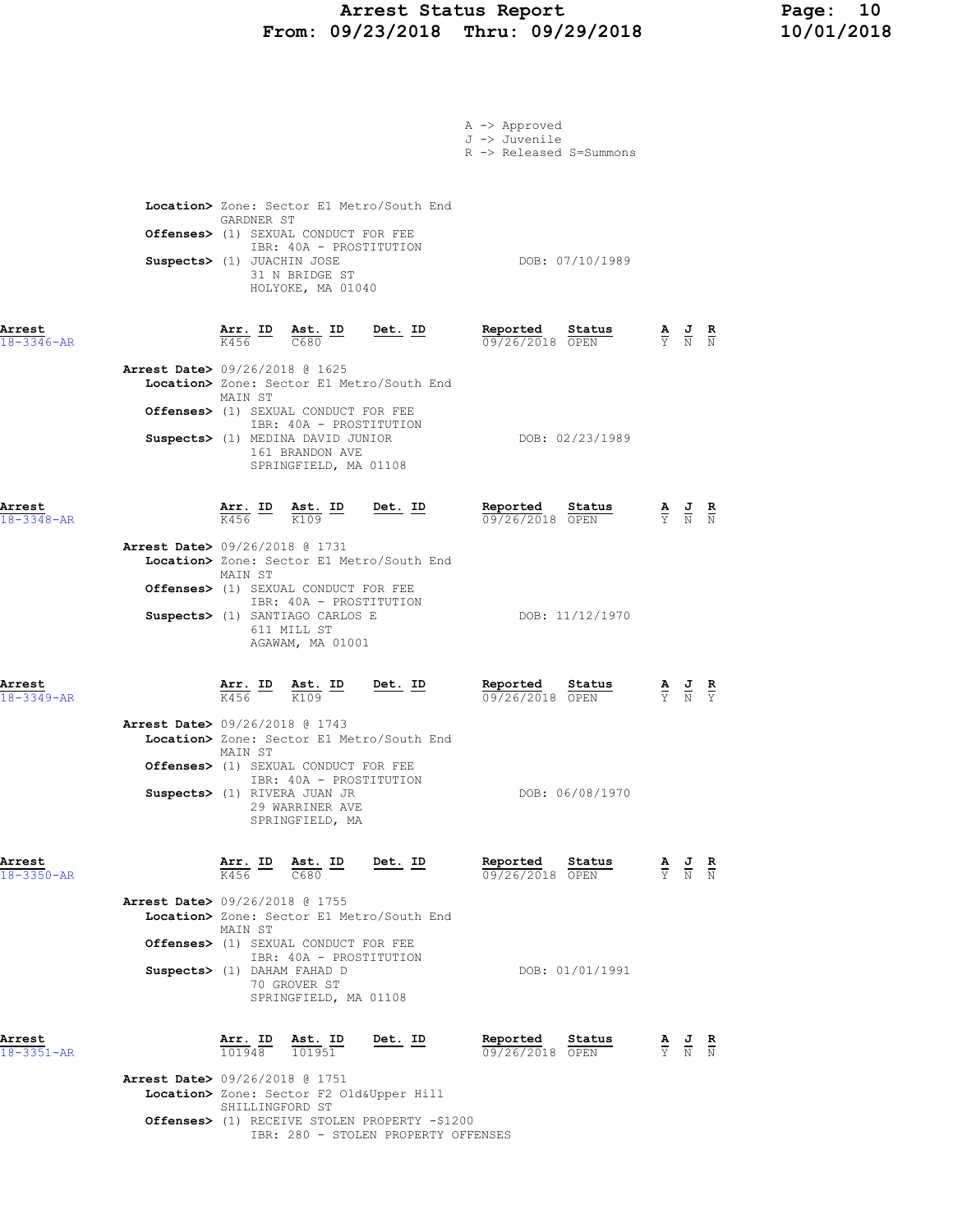### Arrest Status Report Page: 11 From: 09/23/2018 Thru: 09/29/2018 10/01/2018

|                            |                                                                                                                            |                                                                                                                                                                                                                          | A -> Approved<br>J -> Juvenile<br>R -> Released S=Summons                                                                                                                                                                |                 |                                                                                                 |                                                                                                 |
|----------------------------|----------------------------------------------------------------------------------------------------------------------------|--------------------------------------------------------------------------------------------------------------------------------------------------------------------------------------------------------------------------|--------------------------------------------------------------------------------------------------------------------------------------------------------------------------------------------------------------------------|-----------------|-------------------------------------------------------------------------------------------------|-------------------------------------------------------------------------------------------------|
|                            | Suspects> (1) PROPHET JACKIE R<br>SPRINGFIELD, MA                                                                          | (3) NUMBER PLATE VIOLATION TO CONCEAL ID<br>(4) REGISTRATION SUSPENDED, OP MV WITH<br>(5) UNINSURED MOTOR VEHICLE<br>42 HALL ST Apt. #1ST                                                                                | (2) LICENSE SUSPENDED, OP MV WITH, SUBSQ.OFF<br>IBR: 99 - TRAFFIC, TOWN BY-LAW OFFENSES<br>IBR: 99 - TRAFFIC, TOWN BY-LAW OFFENSES<br>IBR: 99 - TRAFFIC, TOWN BY-LAW OFFENSES<br>IBR: 99 - TRAFFIC, TOWN BY-LAW OFFENSES | DOB: 12/22/1972 |                                                                                                 |                                                                                                 |
| Arrest<br>18-3352-AR       | K456<br>K109                                                                                                               | <u>Arr. ID Ast. ID Det. ID</u>                                                                                                                                                                                           | Reported<br>09/26/2018 OPEN                                                                                                                                                                                              | Status          |                                                                                                 | $\frac{\mathbf{A}}{\mathbf{Y}}$ $\frac{\mathbf{J}}{\mathbf{N}}$ $\frac{\mathbf{R}}{\mathbf{N}}$ |
|                            | <b>Arrest Date&gt;</b> 09/26/2018 @ 1835<br>MAIN ST<br>Suspects> (1) RANGASAWMY ANAND R<br>25 DAWSON ST<br>SPRINGFIELD, MA | Location> Zone: Sector E1 Metro/South End<br>Offenses> (1) SEXUAL CONDUCT FOR FEE<br>IBR: 40A - PROSTITUTION                                                                                                             |                                                                                                                                                                                                                          | DOB: 04/03/1989 |                                                                                                 |                                                                                                 |
| Arrest<br>$18 - 3353 - AR$ | Arr. ID<br>109788<br>C802                                                                                                  | $Det. ID$<br><u>Ast. ID</u>                                                                                                                                                                                              | Reported<br>09/26/2018 OPEN                                                                                                                                                                                              | Status          |                                                                                                 | $\frac{\mathbf{A}}{\mathbf{Y}}$ $\frac{\mathbf{J}}{\mathbf{N}}$ $\frac{\mathbf{R}}{\mathbf{Y}}$ |
|                            | <b>Arrest Date&gt;</b> 09/26/2018 @ 1815<br>31 FORT PLEASANT AVE<br>Suspects> (1) JORDAN DEBRA<br>SPRINGFIELD, MA          | Location> Zone: Sector H1 Forest Park<br>Offenses> (1) DEFAULT WARRANT - 1823CR005737<br>IBR: 90Z - ALL OTHER OFFENSES<br>(2) DEFAULT WARRANT - 1823CR004705<br>IBR: 90Z - ALL OTHER OFFENSES<br>89 LONGHILL ST Apt. #3A |                                                                                                                                                                                                                          | DOB: 08/26/1976 |                                                                                                 |                                                                                                 |
| Arrest<br>18-3354-AR       | Arr. ID<br>K456 109804                                                                                                     | Ast. ID<br>Det. ID                                                                                                                                                                                                       | Reported<br>09/26/2018 OPEN                                                                                                                                                                                              | Status          | $\frac{\mathbf{A}}{\mathbf{Y}}$ $\frac{\mathbf{J}}{\mathbf{N}}$ $\frac{\mathbf{R}}{\mathbf{N}}$ |                                                                                                 |
|                            | Arrest Date> 09/26/2018 @ 1840<br>MAIN ST<br>Suspects> (1) RIOS RODRIGUEZ ISRAEL<br>137 OAK<br>HOLYOKE, MA 01040           | Location> Zone: Sector E1 Metro/South End<br>Offenses> (1) SEXUAL CONDUCT FOR FEE<br>IBR: 40A - PROSTITUTION<br>(2) DRUG, POSSESS TO DISTRIB CLASS B                                                                     | IBR: 35A - DRUG / NARCOTIC VIOLATIONS                                                                                                                                                                                    | DOB: 07/15/1974 |                                                                                                 |                                                                                                 |
| Arrest<br>$18 - 3355 - AR$ | Arr. ID<br><u>Ast. ID</u><br>K109<br>K456                                                                                  | <u>Det. ID</u>                                                                                                                                                                                                           | Reported<br>09/26/2018 OPEN                                                                                                                                                                                              | Status          |                                                                                                 | $\frac{\mathbf{A}}{\mathbf{Y}}$ $\frac{\mathbf{J}}{\mathbf{N}}$ $\frac{\mathbf{R}}{\mathbf{N}}$ |
|                            | Arrest Date> 09/26/2018 @ 1845<br>MAIN ST<br>Suspects> (1) CARMODY WILLIAM<br>78 GLENOAK DR                                | Location> Zone: Sector E1 Metro/South End<br>Offenses> (1) SEXUAL CONDUCT FOR FEE<br>IBR: 40A - PROSTITUTION<br>SPRINGFIELD, MA 01129-1502                                                                               |                                                                                                                                                                                                                          | DOB: 02/27/1989 |                                                                                                 |                                                                                                 |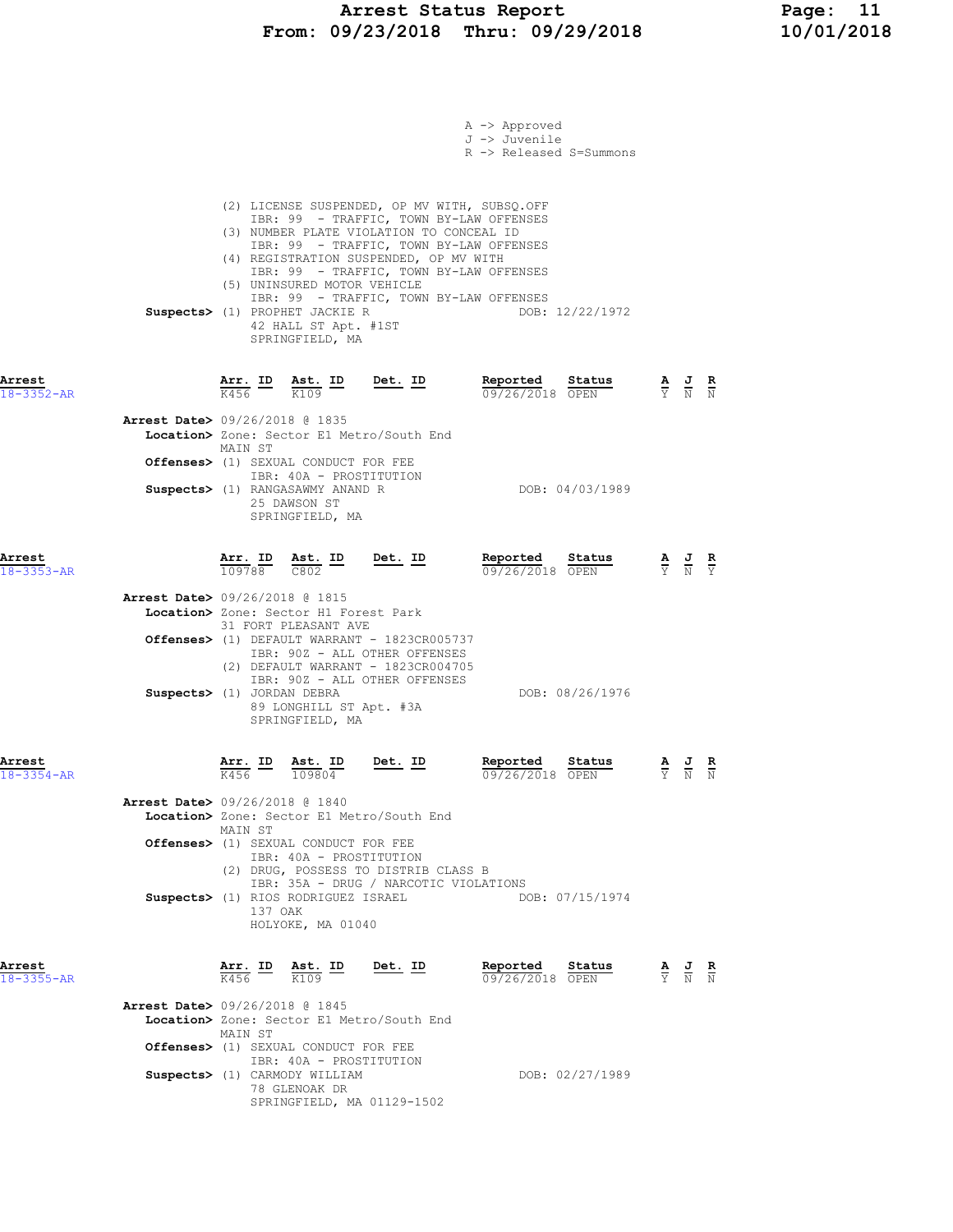# Arrest Status Report 12<br>19/23/2018 Thru: 09/29/2018 10/01/2018 From: 09/23/2018 Thru: 09/29/2018

|                                          |                        |                                                                                                                                                                                          |                                                                                                                                                                           | A -> Approved<br>J -> Juvenile<br>R -> Released S=Summons |                 |                                                                                                 |  |
|------------------------------------------|------------------------|------------------------------------------------------------------------------------------------------------------------------------------------------------------------------------------|---------------------------------------------------------------------------------------------------------------------------------------------------------------------------|-----------------------------------------------------------|-----------------|-------------------------------------------------------------------------------------------------|--|
| Arrest<br>$18 - 3356 - AR$               |                        | $\frac{\text{Arr. ID}}{\text{max. ID}}$ $\frac{\text{Est. ID}}{\text{max. ID}}$ $\frac{\text{Det. ID}}{\text{max. ID}}$<br>$107942$ $100652$                                             |                                                                                                                                                                           | Reported Status<br>09/26/2018 OPEN                        |                 | $\frac{\mathbf{A}}{\mathbf{Y}}$ $\frac{\mathbf{J}}{\mathbf{N}}$ $\frac{\mathbf{R}}{\mathbf{N}}$ |  |
| <b>Arrest Date&gt;</b> 09/26/2018 @ 1904 | 107 GRENADA TER        | Suspects> (1) MOORE THERESA A<br>107 GRENADA TER Apt. #2FL<br>SPRINGFIELD, MA 01109                                                                                                      | Location> Zone: Sector H2 Forest Park/EFP<br>Offenses> (1) ASSAULT W/DANGEROUS WEAPON<br>IBR: 13A - AGGRAVATED ASSAULT                                                    |                                                           | DOB: 05/16/1986 |                                                                                                 |  |
| Arrest<br>$18 - 3357 - AR$               |                        |                                                                                                                                                                                          | $\frac{\texttt{Arr.}}{108862}$ $\frac{\texttt{ Ast.}}{103601}$ $\frac{\texttt{Det.}}{202862}$                                                                             | Reported<br>09/26/2018 OPEN                               | Status          | $\frac{\mathbf{A}}{\mathbf{Y}}$ $\frac{\mathbf{J}}{\mathbf{N}}$ $\frac{\mathbf{R}}{\mathbf{N}}$ |  |
| <b>Arrest Date&gt; 09/26/2018 @ 2025</b> | BAY ST                 | Location> Zone: Sector F1 McKnight/Bay                                                                                                                                                   |                                                                                                                                                                           |                                                           |                 |                                                                                                 |  |
|                                          |                        | Offenses> (1) DRUG, POSSESS CLASS A<br>(2) RESIST ARREST                                                                                                                                 | IBR: 35A - DRUG / NARCOTIC VIOLATIONS                                                                                                                                     |                                                           |                 |                                                                                                 |  |
|                                          |                        | IBR: 13B - SIMPLE ASSAULT<br>SPRINGFIELD, MA 01107                                                                                                                                       | Suspects> (1) RIVERA-VAZQUEZ CHRISTIAN O'NEIL DOB: 03/03/1999<br>26 HUNTINGTON ST Apt. #2FL                                                                               |                                                           |                 |                                                                                                 |  |
| Arrest<br>$18 - 3358 - AR$               |                        |                                                                                                                                                                                          | <b>Arr. ID</b> Ast. ID Det. ID Reported $\frac{101939}{050444}$ Det. ID Reported $\frac{09}{2662018}$                                                                     | 09/26/2018 OPEN                                           | Status          | $\frac{\mathbf{A}}{\mathbf{Y}}$ $\frac{\mathbf{J}}{\mathbf{N}}$ $\frac{\mathbf{R}}{\mathbf{N}}$ |  |
| <b>Arrest Date&gt;</b> 09/26/2018 @ 2110 | 160 OKLAHOMA ST        | (2) WITNESS, INTIMIDATE<br>IBR: 13C - INTIMIDATION<br>(3) DISORDERLY CONDUCT<br>(4) RESIST ARREST<br>IBR: 13B - SIMPLE ASSAULT<br>(5) A&B ON POLICE OFFICER<br>IBR: 13B - SIMPLE ASSAULT | Location> Zone: Sector C East Springfield<br><b>Offenses&gt;</b> (1) CONTRIBUTE TO DELINQUENCY OF CHILD<br>IBR: 90Z - ALL OTHER OFFENSES<br>IBR: 90C - DISORDERLY CONDUCT |                                                           |                 |                                                                                                 |  |
|                                          |                        | Suspects> (1) RODRIGUEZ ANGEL LUIS<br>72 FRESNO ST<br>SPRINGFIELD, MA                                                                                                                    |                                                                                                                                                                           |                                                           | DOB: 08/16/2000 |                                                                                                 |  |
| Arrest<br>18-3360-AR                     | 107942 100652          | Arr. ID Ast. ID                                                                                                                                                                          | $Det$ . ID                                                                                                                                                                | Reported<br>09/26/2018 OPEN                               | Status          | $\frac{\mathbf{A}}{\mathbf{Y}}$ $\frac{\mathbf{J}}{\mathbf{N}}$ $\frac{\mathbf{R}}{\mathbf{N}}$ |  |
| <b>Arrest Date&gt;</b> 09/26/2018 @ 2200 | W SECTOR<br>24 ETON ST |                                                                                                                                                                                          | Location> Zone: Sector H3 Forest Park/EFP                                                                                                                                 |                                                           |                 |                                                                                                 |  |
| Suspects> (1) NIEVES LUIS                |                        | 24 ETON ST<br>SPRINGFIELD, MA                                                                                                                                                            | Offenses> (1) ASSAULT W/DANGEROUS WEAPON<br>IBR: 13A - AGGRAVATED ASSAULT                                                                                                 |                                                           | DOB: 11/15/1970 |                                                                                                 |  |
| Arrest<br>18-3363-AR                     | Arr. ID<br>112501      | Ast. ID<br>101947                                                                                                                                                                        | Det. ID                                                                                                                                                                   | Reported<br>09/27/2018 OPEN                               | Status          | $\frac{\mathbf{A}}{\mathbf{Y}}$ $\frac{\mathbf{J}}{\mathbf{N}}$ $\frac{\mathbf{R}}{\mathbf{Y}}$ |  |

Arrest Date> 09/27/2018 @ 0052 Location> Zone: Sector E1 Metro/South End SOUTH END PACKAGE STORE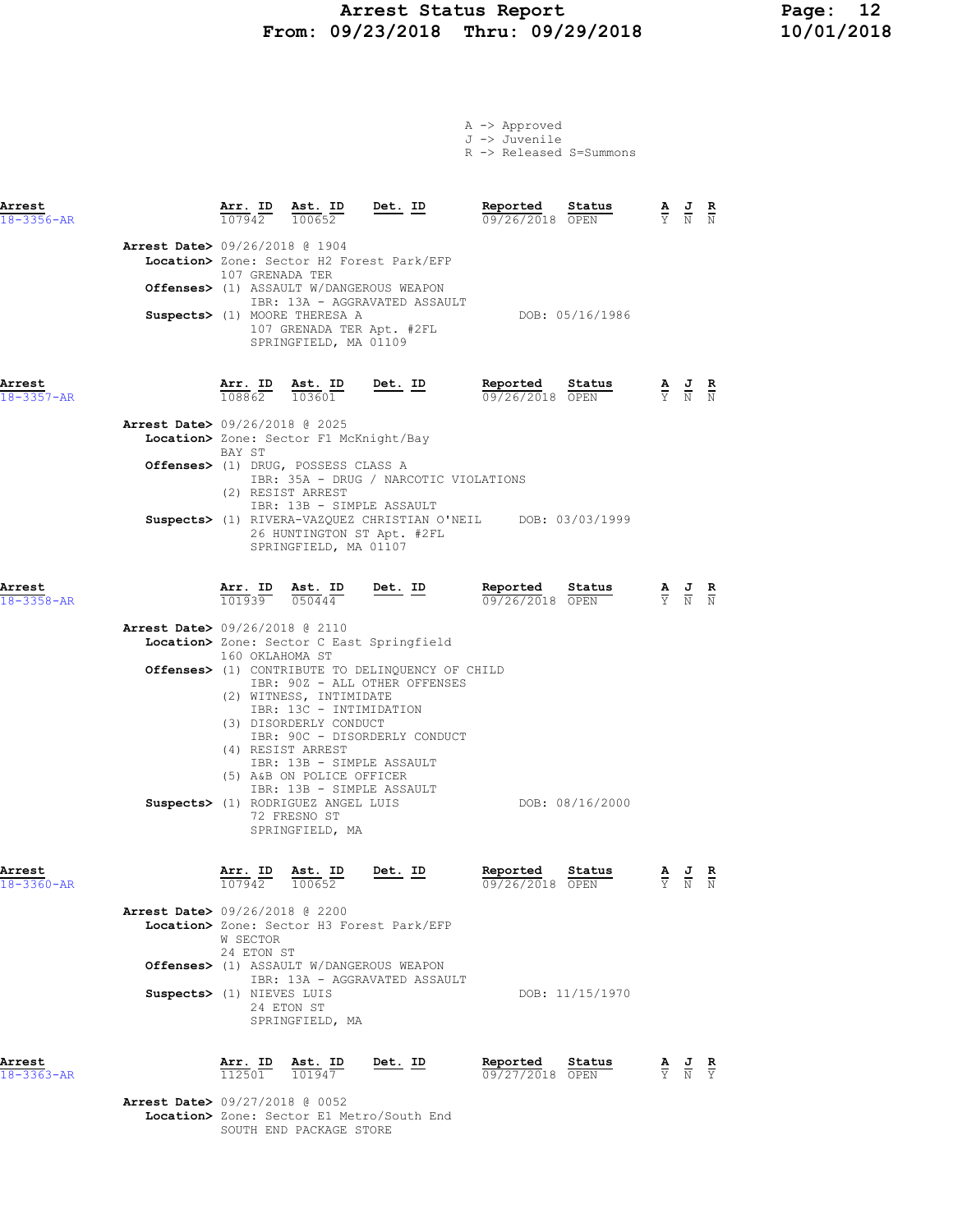### Arrest Status Report Page: 13 From: 09/23/2018 Thru: 09/29/2018 10/01/2018

|                            |                                          |                                        |                                                                                |                                                                                         | A -> Approved<br>J -> Juvenile                                                                       |                 |                                                                                                 |  |
|----------------------------|------------------------------------------|----------------------------------------|--------------------------------------------------------------------------------|-----------------------------------------------------------------------------------------|------------------------------------------------------------------------------------------------------|-----------------|-------------------------------------------------------------------------------------------------|--|
|                            |                                          |                                        |                                                                                |                                                                                         | R -> Released S=Summons                                                                              |                 |                                                                                                 |  |
|                            |                                          | 679 MAIN ST                            | <b>Offenses&gt;</b> (1) DISORDERLY CONDUCT                                     |                                                                                         |                                                                                                      |                 |                                                                                                 |  |
|                            | Suspects> (1) MORRIS ANGEL               |                                        |                                                                                | IBR: 90C - DISORDERLY CONDUCT                                                           |                                                                                                      | DOB: 08/19/1979 |                                                                                                 |  |
|                            |                                          |                                        | 480 ALLEN PARK RD<br>SPRINGFIELD, MA                                           |                                                                                         |                                                                                                      |                 |                                                                                                 |  |
| Arrest<br>$18 - 3365 - AR$ |                                          |                                        |                                                                                | $\frac{\texttt{Arr.}}{\text{M467}}$ ID $\frac{\texttt{ Ast.}}{\text{B218}}$ ID Det. ID  | <b>Reported Status A J R</b> 09/27/2018 OPEN $\frac{1}{Y}$ <b>N</b> $\frac{1}{Y}$<br>09/27/2018 OPEN |                 |                                                                                                 |  |
|                            | <b>Arrest Date&gt; 09/27/2018 @ 0727</b> |                                        |                                                                                | Location> Zone: Sector F2 Old&Upper Hill                                                |                                                                                                      |                 |                                                                                                 |  |
|                            |                                          |                                        | 58 MIDDLESEX ST Apt. #1ST F                                                    |                                                                                         | Offenses> (1) ARREST WARRANT 1823CR005771 DISCHARGE FIREARM 500 FT DWELLING                          |                 |                                                                                                 |  |
|                            |                                          |                                        | 58 MIDDLESEX ST<br>SPRINGFIELD, MA 01109                                       | IBR: 90Z - ALL OTHER OFFENSES<br>Suspects> (1) THOMAS SHAMAL RA'KIM                     |                                                                                                      | DOB: 10/25/1999 |                                                                                                 |  |
| Arrest<br>$18 - 3367 - AR$ |                                          |                                        |                                                                                | $\frac{\texttt{Arr.}}{\texttt{G889}}$ ID Ast. ID Det. ID                                | Reported Status<br>09/27/2018 OPEN                                                                   |                 | $\frac{\mathbf{A}}{\mathbf{Y}}$ $\frac{\mathbf{J}}{\mathbf{N}}$ $\frac{\mathbf{R}}{\mathbf{Y}}$ |  |
|                            | <b>Arrest Date&gt; 09/27/2018 @ 0930</b> |                                        |                                                                                |                                                                                         |                                                                                                      |                 |                                                                                                 |  |
|                            |                                          |                                        |                                                                                | Location> Zone: Sector E2 Metro/6Corners                                                | INSIDE ARMORY COMMONS PARK-SOUTH/WEST SIDE                                                           |                 |                                                                                                 |  |
|                            |                                          | SPRING ST                              |                                                                                | Offenses> (1) DRUG, POSSESS TO DISTRIB CLASS A<br>IBR: 35A - DRUG / NARCOTIC VIOLATIONS |                                                                                                      |                 |                                                                                                 |  |
|                            |                                          |                                        | (2) RESIST ARREST                                                              | IBR: 13B - SIMPLE ASSAULT                                                               |                                                                                                      |                 |                                                                                                 |  |
|                            |                                          |                                        |                                                                                | (3) FALSE NAME/SSN, ARRESTEE FURNISH<br>IBR: 90Z - ALL OTHER OFFENSES                   |                                                                                                      |                 |                                                                                                 |  |
|                            | Suspects> (1) PADILLA JOSE               | UNKNOWN                                | UNKNOWN, UK                                                                    |                                                                                         |                                                                                                      | DOB: 01/06/1995 |                                                                                                 |  |
| Arrest<br>18-3368-AR       |                                          | $\frac{\texttt{Arr.}}{\text{R724}}$ ID | $Ast$ . ID<br>M467                                                             | <u>Det. ID</u>                                                                          | Reported<br>09/27/2018 OPEN                                                                          | Status          | $\frac{\mathbf{A}}{\mathbf{Y}}$ $\frac{\mathbf{J}}{\mathbf{N}}$ $\frac{\mathbf{R}}{\mathbf{Y}}$ |  |
|                            | <b>Arrest Date&gt; 09/27/2018 @ 1100</b> |                                        |                                                                                |                                                                                         |                                                                                                      |                 |                                                                                                 |  |
|                            |                                          | PARKER ST                              |                                                                                | Location> Zone: Sector I2 16Acr/Outer Bel                                               |                                                                                                      |                 |                                                                                                 |  |
|                            |                                          |                                        | Offenses> (1) ARREST WARRANT                                                   | IBR: 90Z - ALL OTHER OFFENSES                                                           |                                                                                                      |                 |                                                                                                 |  |
|                            |                                          |                                        | (2) DRUG, POSSESS CLASS A<br>Suspects> (1) HEADLEY MATTHEW A<br>***UNKNOWN***  | IBR: 35A - DRUG / NARCOTIC VIOLATIONS                                                   |                                                                                                      | DOB: 06/01/1995 |                                                                                                 |  |
|                            |                                          |                                        | SPRINGFIELD, MA 01129                                                          |                                                                                         |                                                                                                      |                 |                                                                                                 |  |
| Arrest<br>$18 - 3369 - AR$ |                                          |                                        | $\frac{\texttt{Arr.}}{\texttt{C680}}$ ID $\frac{\texttt{Ast.}}{\texttt{K109}}$ | Det. ID                                                                                 | Reported<br>09/27/2018 OPEN                                                                          | Status          | $\frac{\mathbf{A}}{\mathbf{Y}}$ $\frac{\mathbf{J}}{\mathbf{N}}$ $\frac{\mathbf{R}}{\mathbf{Y}}$ |  |
|                            | <b>Arrest Date&gt;</b> 09/27/2018 @ 1303 | BAY ST                                 | Location> Zone: Sector F1 McKnight/Bay                                         |                                                                                         |                                                                                                      |                 |                                                                                                 |  |
|                            |                                          |                                        |                                                                                | Offenses> (1) LICENSE SUSPENDED, OP MV WITH                                             | IBR: 99 - TRAFFIC, TOWN BY-LAW OFFENSES                                                              |                 |                                                                                                 |  |
|                            |                                          |                                        |                                                                                | (2) DEFAULT WARRANT 1723CR006014<br>IBR: 90Z - ALL OTHER OFFENSES                       |                                                                                                      |                 |                                                                                                 |  |
|                            |                                          |                                        |                                                                                | (3) DRUG, POSSESS TO DISTRIB CLASS B<br>IBR: 35A - DRUG / NARCOTIC VIOLATIONS           |                                                                                                      |                 |                                                                                                 |  |
|                            |                                          |                                        |                                                                                | (4) DRUG, POSSESS TO DISTRIB CLASS A<br>IBR: 35A - DRUG / NARCOTIC VIOLATIONS           |                                                                                                      |                 |                                                                                                 |  |
|                            |                                          |                                        | Suspects> (1) MARTINEZ WILLIAM ANTHONY                                         |                                                                                         |                                                                                                      | DOB: 01/19/1991 |                                                                                                 |  |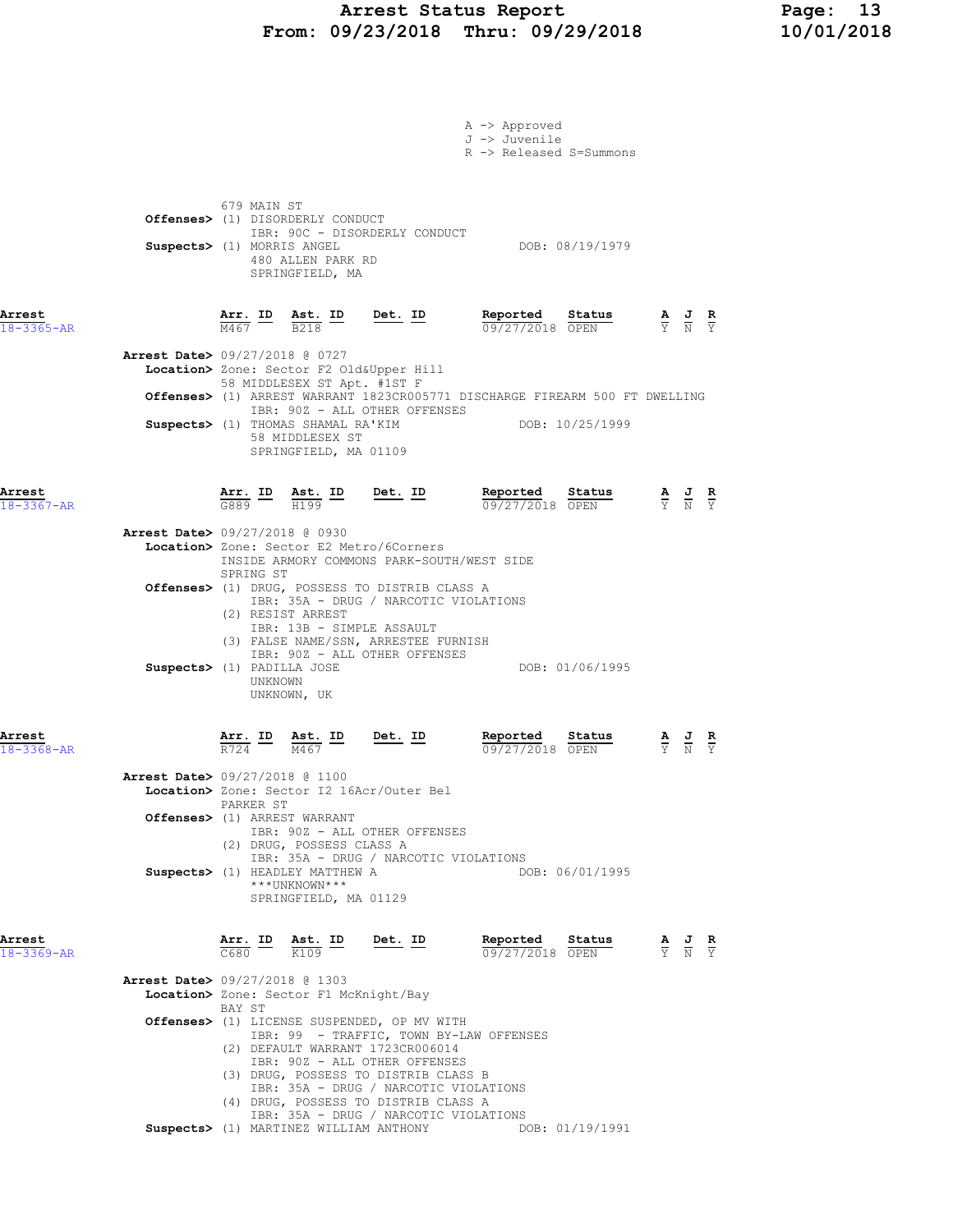### Arrest Status Report 14<br>19/23/2018 Thru: 09/29/2018 10/01/2018 From: 09/23/2018 Thru: 09/29/2018

A -> Approved J -> Juvenile

R -> Released S=Summons

 3 HARVARD ST Apt. #3 SPRINGFIELD, MA 01108

| Arrest<br>18-3370-AR       |                                          | Arr. ID<br>C680                   | Ast. ID<br>K109                                                                                                                                | Det. ID                                                                                                                                                                  | Reported<br>09/27/2018 OPEN                               | Status          |                                 | $\frac{1}{N}$                                                                                   | R                               |
|----------------------------|------------------------------------------|-----------------------------------|------------------------------------------------------------------------------------------------------------------------------------------------|--------------------------------------------------------------------------------------------------------------------------------------------------------------------------|-----------------------------------------------------------|-----------------|---------------------------------|-------------------------------------------------------------------------------------------------|---------------------------------|
|                            | Arrest Date> 09/27/2018 @ 1303           |                                   | Location> Zone: Sector F1 McKnight/Bay<br>3 HARVARD ST Apt. #3<br>Suspects> (1) RODRIGUEZ KITSCHA M<br>3 HARVARD ST Apt. #3<br>SPRINGFIELD, MA | Offenses> (1) DRUG, POSSESS TO DISTRIB CLASS B<br>IBR: 35A - DRUG / NARCOTIC VIOLATIONS<br>(2) DRUG, POSSESS TO DISTRIB CLASS A<br>IBR: 35A - DRUG / NARCOTIC VIOLATIONS |                                                           | DOB: 07/06/1988 |                                 |                                                                                                 |                                 |
| Arrest<br>$18 - 3371 - AR$ | <b>Arrest Date&gt; 09/27/2018 @ 1424</b> | Arr. ID<br>109788<br>57 SCHOOL ST | Ast. ID<br>$\frac{\text{Ast.}}{\text{W}383}$                                                                                                   | <u>Det. ID</u><br>Location> Zone: Sector E2 Metro/6Corners                                                                                                               | Reported<br>09/27/2018 OPEN                               | Status          |                                 | $\frac{\mathbf{A}}{\mathbf{Y}}$ $\frac{\mathbf{J}}{\mathbf{N}}$ $\frac{\mathbf{R}}{\mathbf{Y}}$ |                                 |
|                            | Offenses> (1) TRESPASS                   |                                   | (2) DRUG, POSSESS CLASS B<br>20 MATTOON ST Apt. #2<br>SPRINGFIELD, MA 01105                                                                    | IBR: 90J - TRESPASS OF REAL PROPERTY<br>IBR: 35A - DRUG / NARCOTIC VIOLATIONS                                                                                            | Suspects> (1) PELUSO STEPHANIA ANTOINETTE DOB: 11/22/1988 |                 |                                 |                                                                                                 |                                 |
| Arrest<br>$18 - 3372 - AR$ |                                          | Arr. ID<br>109788                 | $\frac{\text{Ast.}}{\text{W}383}$ ID                                                                                                           | Det. ID                                                                                                                                                                  | Reported<br>09/27/2018 OPEN                               | Status          |                                 | $\frac{\mathbf{A}}{\mathbf{Y}}$ $\frac{\mathbf{J}}{\mathbf{N}}$                                 |                                 |
|                            | <b>Arrest Date&gt;</b> 09/27/2018 @ 1429 | 57 SCHOOL ST                      |                                                                                                                                                | Location> Zone: Sector E2 Metro/6Corners<br>Offenses> (1) DEFAULT WARRANT - 1823CR001082<br>IBR: 90Z - ALL OTHER OFFENSES                                                |                                                           |                 |                                 |                                                                                                 |                                 |
|                            | Suspects> (1) RIVERA JULIE               | (2) TRESPASS                      | 90 HIGH ST<br>SPRINGFIELD, MA                                                                                                                  | IBR: 90J - TRESPASS OF REAL PROPERTY                                                                                                                                     |                                                           | DOB: 02/10/1975 |                                 |                                                                                                 |                                 |
| Arrest<br>$18 - 3373 - AR$ |                                          | Arr. ID<br>108862                 | Ast. ID<br>103601                                                                                                                              | $Det. ID$                                                                                                                                                                | Reported<br>09/27/2018 OPEN                               | Status          |                                 | $\frac{J}{N}$                                                                                   | $rac{\mathbf{R}}{\mathbf{Y}}$   |
|                            | Arrest Date> 09/27/2018 @ 1510           |                                   | 916 WORTHINGTON ST<br>Suspects> (1) SANCHEZ JIMMY LEE<br>***UNKNOWN***<br>SPRINGFIELD, MA 01105                                                | Location> Zone: Sector E2 Metro/6Corners<br>Offenses> (1) ARREST WARRANT (1823CR005812<br>IBR: 90Z - ALL OTHER OFFENSES                                                  |                                                           | DOB: 11/24/1985 |                                 |                                                                                                 |                                 |
| Arrest<br>$18 - 3374 - AR$ |                                          | Arr. ID<br>109788                 | Ast. ID<br>C802                                                                                                                                | Det. ID                                                                                                                                                                  | Reported<br>09/27/2018 OPEN                               | Status          | $\frac{\mathbf{A}}{\mathbf{Y}}$ | $\frac{J}{N}$                                                                                   | $rac{\mathbf{R}}{\overline{Y}}$ |

 Arrest Date> 09/27/2018 @ 1642 Location> Zone: Sector E2 Metro/6Corners SCHOOL ST Offenses> (1) DEFAULT WARRANT- W884829434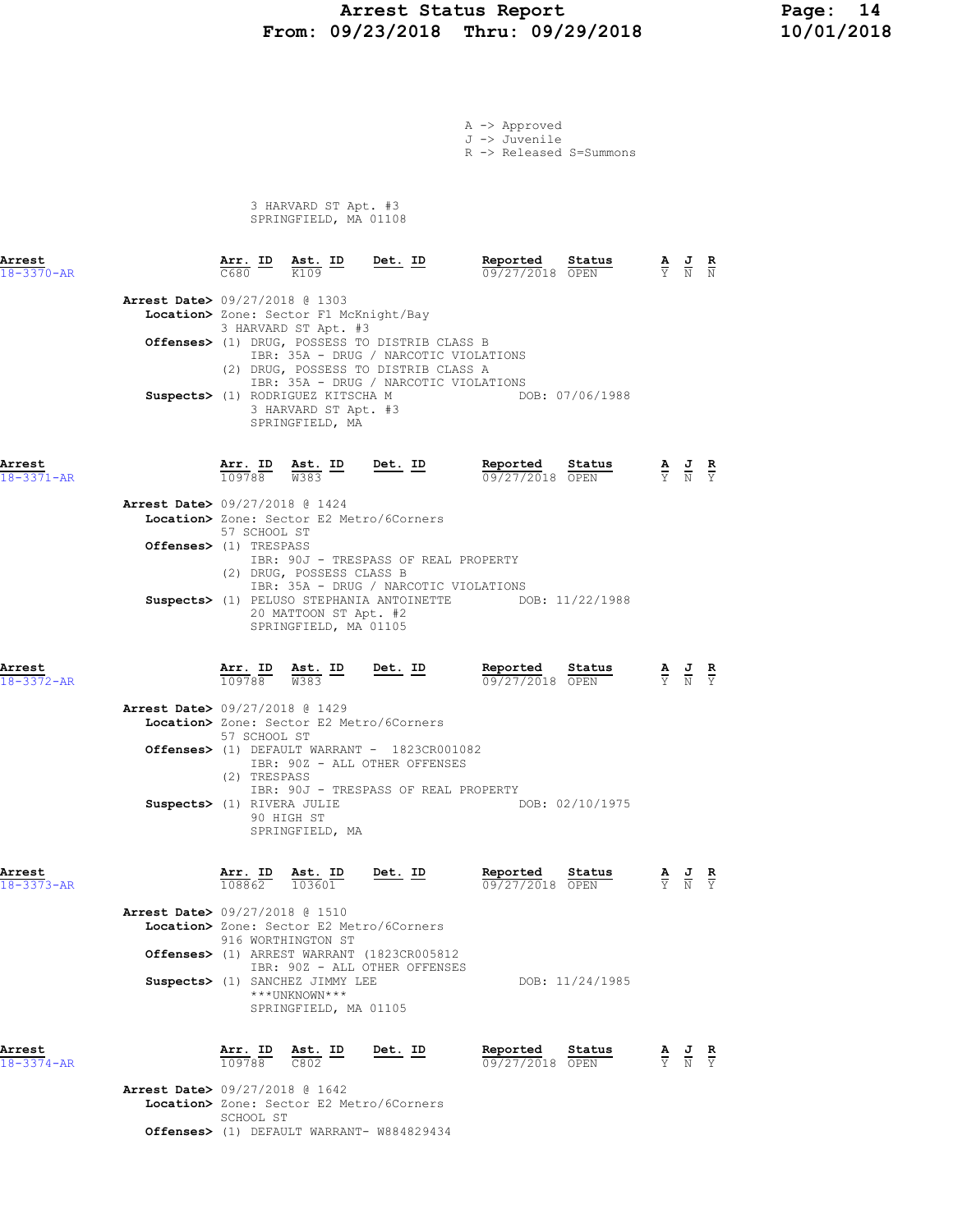# Arrest Status Report Page: 15<br>10/01/2018 Thru: 09/29/2018 10/01/2018 From:  $09/23/2018$  Thru:  $09/29/2018$

|                                          |                                         |                                                                         |                                                                                                                     | A -> Approved<br>J -> Juvenile                                                                                                                          |                 |                                                                                                 |  |
|------------------------------------------|-----------------------------------------|-------------------------------------------------------------------------|---------------------------------------------------------------------------------------------------------------------|---------------------------------------------------------------------------------------------------------------------------------------------------------|-----------------|-------------------------------------------------------------------------------------------------|--|
|                                          |                                         |                                                                         |                                                                                                                     | R -> Released S=Summons                                                                                                                                 |                 |                                                                                                 |  |
| Suspects> (1) ORTIZ GABRIEL              |                                         | ***UNKNOWN***                                                           | IBR: 90Z - ALL OTHER OFFENSES<br>SPRINGFIELD, MA 01105-2066                                                         |                                                                                                                                                         | DOB: 06/09/1993 |                                                                                                 |  |
| Arrest<br>$18 - 3375 - AR$               |                                         |                                                                         | $\frac{\texttt{Arr.}}{109860}$ $\frac{\texttt{ Ast.}}{103601}$ $\frac{\texttt{Det.}}{2020}$                         | Reported Status<br>09/27/2018 OPEN                                                                                                                      |                 | $\frac{\mathbf{A}}{\mathbf{Y}}$ $\frac{\mathbf{J}}{\mathbf{N}}$ $\frac{\mathbf{R}}{\mathbf{N}}$ |  |
| <b>Arrest Date&gt;</b> 09/27/2018 @ 1715 | W SECTOR                                |                                                                         | Location> Zone: Sector E2 Metro/6Corners                                                                            |                                                                                                                                                         |                 |                                                                                                 |  |
|                                          |                                         | 45 SUMMIT ST Apt. #FL4                                                  | Offenses> (1) B&E BUILDING DAYTIME FOR FELONY                                                                       | IBR: 220 - BURGLARY / BREAKING AND ENTERI                                                                                                               |                 |                                                                                                 |  |
|                                          |                                         | (2) LARCENY UNDER \$1200<br>45 SUMMIT ST<br>SPRINGFIELD, MA             | IBR: 23H - ALL OTHER LARCENY<br>Suspects> (1) RIVERA CARLOS DAVID                                                   |                                                                                                                                                         | DOB: 03/12/1969 |                                                                                                 |  |
| Arrest<br>18-3377-AR                     |                                         |                                                                         | $\frac{\texttt{Arr.}}{\texttt{B997}}$ $\frac{\texttt{Ab.}}{\texttt{101951}}$ $\frac{\texttt{Det.}}{\texttt{Delta}}$ | Reported Status<br>09/27/2018 OPEN                                                                                                                      |                 | $\frac{\mathbf{A}}{\mathbf{Y}}$ $\frac{\mathbf{J}}{\mathbf{N}}$ $\frac{\mathbf{R}}{\mathbf{N}}$ |  |
| Arrest Date> 09/27/2018 @ 1805           | 72 KENYON ST                            | Location> Zone: Sector F1 McKnight/Bay                                  |                                                                                                                     |                                                                                                                                                         |                 |                                                                                                 |  |
|                                          |                                         | Offenses> (1) DISORDERLY CONDUCT                                        | IBR: 90C - DISORDERLY CONDUCT<br>(2) Police Officer, Interfere with                                                 |                                                                                                                                                         |                 |                                                                                                 |  |
| Suspects> (1) MARTIN STACIA              |                                         | 72 SYCAMORE ST<br>SPRINGFIELD, MA 00000                                 | IBR: 90Z - ALL OTHER OFFENSES                                                                                       |                                                                                                                                                         | DOB: 08/09/1996 |                                                                                                 |  |
| Arrest<br>$18 - 3378 - AR$               |                                         | $\frac{\texttt{Arr. ID}}{111535}$ $\frac{\texttt{ Ast. ID}}{100621}$    | <u>Det. ID</u>                                                                                                      | Reported Status<br>09/27/2018 OPEN                                                                                                                      |                 | $\frac{\mathbf{A}}{\mathbf{Y}}$ $\frac{\mathbf{J}}{\mathbf{N}}$ $\frac{\mathbf{R}}{\mathbf{Y}}$ |  |
| Arrest Date> 09/27/2018 @ 1805           | ASHMONT ST                              |                                                                         | Location> Zone: Sector H3 Forest Park/EFP                                                                           |                                                                                                                                                         |                 |                                                                                                 |  |
|                                          |                                         |                                                                         | IBR: 90Z - ALL OTHER OFFENSES<br>IBR: 90Z - ALL OTHER OFFENSES                                                      | Offenses> (1) STRAIGHT WARRANT (DOCKET #: 1823CR005581)<br>(2) DEFAULT WARRANT (DOCKET #: 1723CR002735)<br>(3) DEFAULT WARRANT (DOCKET #: 1823CR004104) |                 |                                                                                                 |  |
|                                          |                                         | Suspects> (1) NIEVES LUIS ALFREDO<br>849 BELMONT AVE<br>SPRINGFIELD, MA | IBR: 90Z - ALL OTHER OFFENSES                                                                                       |                                                                                                                                                         | DOB: 02/20/1977 |                                                                                                 |  |
| Arrest<br>$18 - 3379 - AR$               | $\overline{101951}$ $\overline{101948}$ | Arr. ID Ast. ID                                                         | Det. ID                                                                                                             | Reported<br>09/27/2018 OPEN                                                                                                                             | Status          | $\frac{\mathbf{A}}{\mathbf{Y}}$ $\frac{\mathbf{J}}{\mathbf{N}}$ $\frac{\mathbf{R}}{\mathbf{N}}$ |  |
| <b>Arrest Date&gt; 09/27/2018 @ 1800</b> |                                         | Location> Zone: Sector F1 McKnight/Bay                                  |                                                                                                                     |                                                                                                                                                         |                 |                                                                                                 |  |
|                                          | 72 KENYON ST                            | Offenses> (1) STOP FOR POLICE, FAIL                                     |                                                                                                                     |                                                                                                                                                         |                 |                                                                                                 |  |
|                                          |                                         | (2) SEAT BELT, FAIL WEAR                                                |                                                                                                                     | IBR: 99 - TRAFFIC, TOWN BY-LAW OFFENSES                                                                                                                 |                 |                                                                                                 |  |
|                                          |                                         | (3) NUMBER PLATE VIOLATION                                              |                                                                                                                     | IBR: 99 - TRAFFIC, TOWN BY-LAW OFFENSES                                                                                                                 |                 |                                                                                                 |  |
|                                          |                                         |                                                                         | (4) DRUG, POSSESS TO DISTRIB CLASS B<br>IBR: 35A - DRUG / NARCOTIC VIOLATIONS                                       | IBR: 99 - TRAFFIC, TOWN BY-LAW OFFENSES                                                                                                                 |                 |                                                                                                 |  |
|                                          |                                         | (5) STOP/YIELD, FAIL TO                                                 |                                                                                                                     | IBR: 99 - TRAFFIC, TOWN BY-LAW OFFENSES                                                                                                                 |                 |                                                                                                 |  |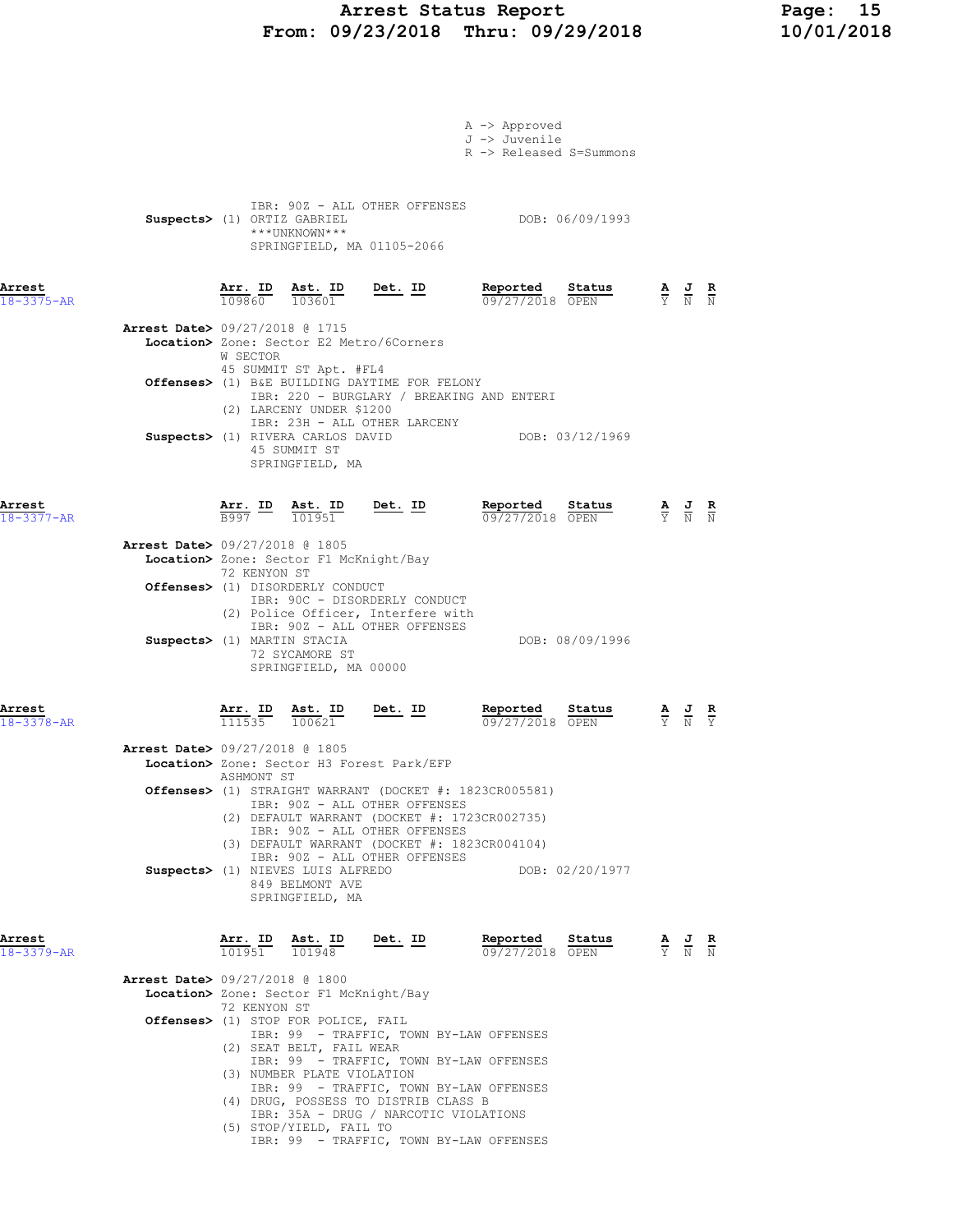# Arrest Status Report Page: 16 From: 09/23/2018 Thru: 09/29/2018

|                                          |                                          |                                                                                          |                                                                                                                        | A -> Approved<br>J -> Juvenile<br>R -> Released S=Summons |                 |                                                                                                 |  |
|------------------------------------------|------------------------------------------|------------------------------------------------------------------------------------------|------------------------------------------------------------------------------------------------------------------------|-----------------------------------------------------------|-----------------|-------------------------------------------------------------------------------------------------|--|
|                                          |                                          | 70 BRISTOL ST Apt. #2ND<br>SPRINGFIELD, MA 01109                                         | Suspects> (1) BATCHELOR JASON TY'QUAN DOB: 08/11/1999                                                                  |                                                           |                 |                                                                                                 |  |
| Arrest<br>$18 - 3380 - AR$               | Arr. ID<br>$\frac{10980}{4}$             | $\frac{\text{Ast.}}{K109}$ ID                                                            | <u>Det.</u> ID                                                                                                         | Reported<br>09/27/2018 OPEN                               | Status          | $\frac{\mathbf{A}}{\mathbf{Y}}$ $\frac{\mathbf{J}}{\mathbf{N}}$ $\frac{\mathbf{R}}{\mathbf{N}}$ |  |
| Arrest Date> 09/27/2018 @ 1800           | 204 PEARL ST                             |                                                                                          | Location> Zone: Sector E2 Metro/6Corners                                                                               |                                                           |                 |                                                                                                 |  |
|                                          |                                          |                                                                                          | Offenses> (1) DRUG, POSSESS TO DISTRIB CLASS A                                                                         |                                                           |                 |                                                                                                 |  |
|                                          |                                          | Suspects> (1) SANCHEZ-ROJAS BRENDA LIZ<br>204 PEARL ST Apt. #4R<br>SPRINGFIELD, MA 01105 | IBR: 35A - DRUG / NARCOTIC VIOLATIONS<br>(2) DRUG, POSSESS TO DISTRIB CLASS B<br>IBR: 35A - DRUG / NARCOTIC VIOLATIONS |                                                           | DOB: 02/20/1973 |                                                                                                 |  |
| Arrest<br>18-3381-AR                     | Arr. ID<br>109804                        | Ast. ID<br>$\frac{1}{K109}$<br>K109                                                      | <u>Det. ID</u>                                                                                                         | Reported<br>09/27/2018 OPEN                               | Status          | $\frac{\mathbf{A}}{\mathbf{Y}}$ $\frac{\mathbf{J}}{\mathbf{N}}$ $\frac{\mathbf{R}}{\mathbf{N}}$ |  |
| <b>Arrest Date&gt; 09/27/2018 @ 1800</b> | 204 PEARL ST                             |                                                                                          | Location> Zone: Sector E2 Metro/6Corners                                                                               |                                                           |                 |                                                                                                 |  |
|                                          |                                          |                                                                                          | Offenses> (1) DRUG, POSSESS TO DISTRIB CLASS A                                                                         |                                                           |                 |                                                                                                 |  |
|                                          |                                          | Suspects> (1) SANTANA SHAKIRA<br>204 PEARL ST Apt. #4R<br>SPRINGFIELD, MA                | IBR: 35A - DRUG / NARCOTIC VIOLATIONS<br>(2) DRUG, POSSESS TO DISTRIB CLASS B<br>IBR: 35A - DRUG / NARCOTIC VIOLATIONS |                                                           | DOB: 10/01/1996 |                                                                                                 |  |
| Arrest<br>$18 - 3382 - AR$               | <u>Arr. ID</u><br>112470                 | $\frac{\text{Ast.}}{111530}$                                                             | <u>Det. ID</u>                                                                                                         | Reported<br>09/28/2018 OPEN                               | Status          | $\frac{\mathbf{A}}{\mathbf{Y}}$ $\frac{\mathbf{J}}{\mathbf{N}}$ $\frac{\mathbf{R}}{\mathbf{N}}$ |  |
| Arrest Date> 09/28/2018 @ 0214           | REAR                                     | Location> Zone: Sector H1 Forest Park                                                    |                                                                                                                        |                                                           |                 |                                                                                                 |  |
|                                          | 34 BELMONT AVE<br>Offenses> (1) TRESPASS |                                                                                          | IBR: 90J - TRESPASS OF REAL PROPERTY                                                                                   |                                                           |                 |                                                                                                 |  |
|                                          |                                          | Suspects> (1) MALAVEZ JUSTIN JOEL<br>COTTAGE ST<br>SPRINGFIELD, MA                       | (2) FALSE NAME/SSN, ARRESTEE FURNISH<br>IBR: 90Z - ALL OTHER OFFENSES                                                  |                                                           | DOB: 02/08/1995 |                                                                                                 |  |
| Arrest<br>$18 - 3383 - AR$               | Arr. ID<br>111415                        | Ast. ID<br>109489                                                                        | Det. ID                                                                                                                | Reported<br>09/28/2018 OPEN                               | Status          | $\frac{\mathbf{A}}{\mathbf{Y}}$ $\frac{\mathbf{J}}{\mathbf{N}}$ $\frac{\mathbf{R}}{\mathbf{N}}$ |  |
| <b>Arrest Date&gt;</b> 09/28/2018 @ 0252 | 1 MGM WAY                                | Offenses> (1) DISORDERLY CONDUCT                                                         | Location> Zone: Sector E1 Metro/South End                                                                              |                                                           |                 |                                                                                                 |  |
|                                          |                                          | Suspects> (1) TILLMAN AZALIA<br>28 ROSEMONT                                              | IBR: 90C - DISORDERLY CONDUCT                                                                                          |                                                           | DOB: 03/24/1979 |                                                                                                 |  |
|                                          |                                          | HARTFORD, CT                                                                             |                                                                                                                        |                                                           |                 |                                                                                                 |  |

Arrest Date> 09/28/2018 @ 1900 Location> Zone: Sector I1 16Acr/Outer Bel

Arrest Arr. ID Ast. ID Det. ID Reported Status A J R 18-3386-AR 101483 107860 09/28/2018 OPEN Y N N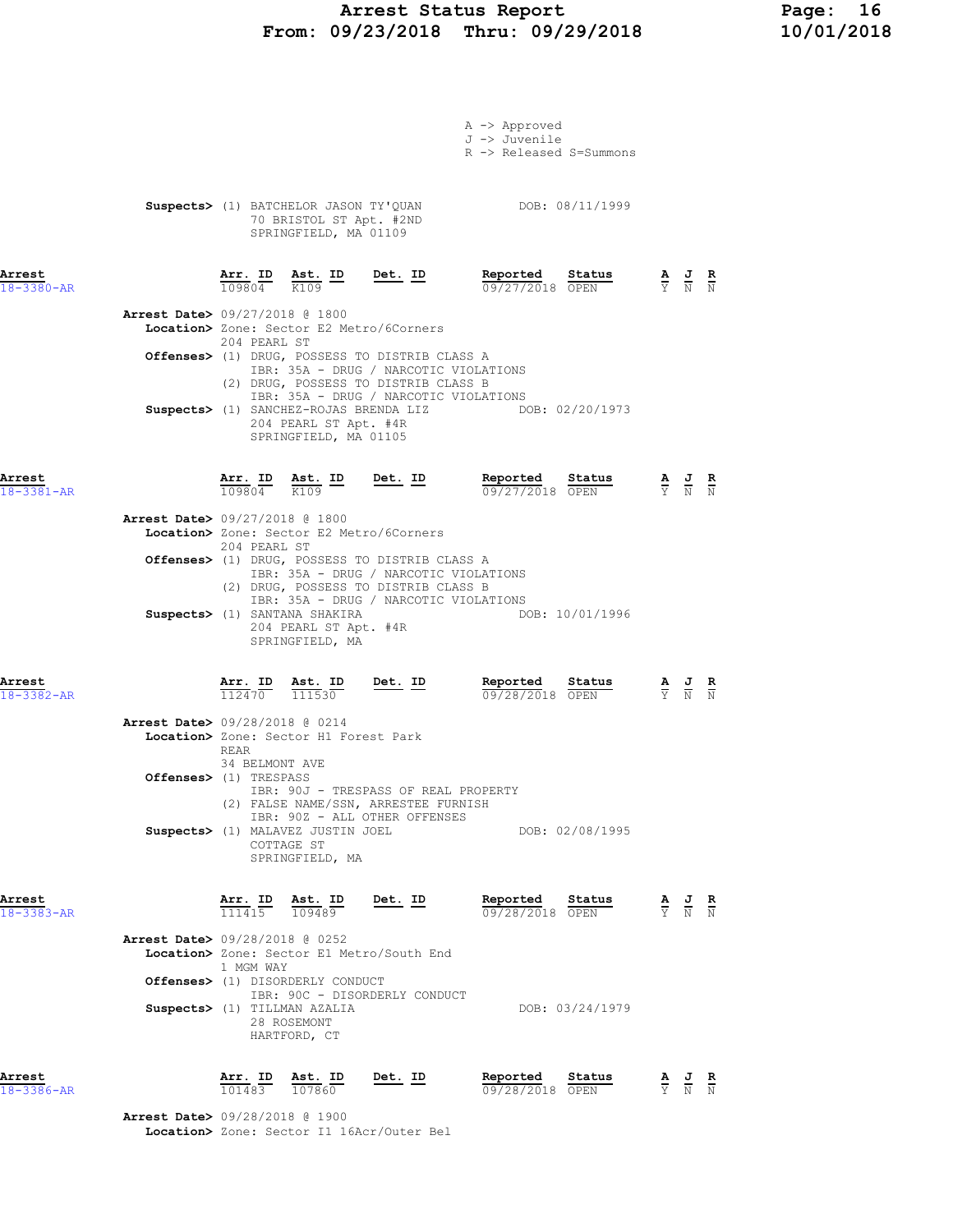|                            | A -> Approved<br>J -> Juvenile<br>R -> Released S=Summons                                                                                                                                                                                                                                                                                                            |                                                                                                  |
|----------------------------|----------------------------------------------------------------------------------------------------------------------------------------------------------------------------------------------------------------------------------------------------------------------------------------------------------------------------------------------------------------------|--------------------------------------------------------------------------------------------------|
|                            | TRANQUILITY DAY SPA<br>1198 PARKER ST<br>Offenses> (1) ASSAULT TO RAPE<br>IBR: 11B - FORCIBLE SODOMY<br>(2) RAPE (Same Sex)<br>IBR: 11B - FORCIBLE SODOMY<br>(3) RAPE (Same Sex)<br>IBR: 11B - FORCIBLE SODOMY<br>(4) LEWDNESS, OPEN AND GROSS<br>IBR: 90C - DISORDERLY CONDUCT<br>(5) LEWDNESS, OPEN AND GROSS                                                      |                                                                                                  |
|                            | IBR: 90C - DISORDERLY CONDUCT<br>(6) OBSCENE MATTER TO MINOR<br>IBR: 370 - PORNOGRAPHY / OBSCENE MATERIAL<br>(7) OBSCENE MATTER TO MINOR<br>IBR: 370 - PORNOGRAPHY / OBSCENE MATERIAL<br>Suspects> (1) HERSEY ROBERT<br>DOB: 01/12/1977<br>37 DAYTON ST<br>SPRINGFIELD, MA                                                                                           |                                                                                                  |
| Arrest<br>18-3387-AR       | <u>Arr.</u> ID<br><u>Det. ID</u><br>Reported<br>Status<br><u>Ast. ID</u><br>111388<br>100136<br>09/28/2018 OPEN                                                                                                                                                                                                                                                      | $\frac{\mathbf{A}}{\mathbf{Y}}$ $\frac{\mathbf{J}}{\mathbf{N}}$<br>$\frac{\mathbf{R}}{N}$        |
|                            | <b>Arrest Date&gt;</b> 09/28/2018 @ 1938<br>Location> Zone: Sector F1 McKnight/Bay                                                                                                                                                                                                                                                                                   |                                                                                                  |
|                            | STATE ST<br>Offenses> (1) IDENTIFY SELF, MV OPERATOR REFUSE<br>IBR: 99 - TRAFFIC, TOWN BY-LAW OFFENSES                                                                                                                                                                                                                                                               |                                                                                                  |
|                            | (2) STOP/YIELD, FAIL TO<br>IBR: 99 - TRAFFIC, TOWN BY-LAW OFFENSES<br>Suspects> (1) RODRIGUEZ IVAN JOSE<br>DOB: 02/09/1990<br>19 AVON PL Apt. #35<br>SPRINGFIELD, MA                                                                                                                                                                                                 |                                                                                                  |
| Arrest<br>18-3388-AR       | Arr. ID Ast. ID<br>Reported<br>Det. ID<br>Status<br>109488<br>107783<br>09/28/2018 OPEN                                                                                                                                                                                                                                                                              | $\frac{\mathbf{A}}{\mathbf{Y}}$ $\frac{\mathbf{J}}{\mathbf{N}}$<br>$rac{\mathbf{R}}{\mathbf{Y}}$ |
|                            | <b>Arrest Date&gt;</b> 09/28/2018 @ 1950<br>Location> Zone: Sector A N. End/Memorial<br>EL MANGO SUPERMARKET<br>2881 MAIN ST                                                                                                                                                                                                                                         |                                                                                                  |
|                            | Offenses> (1) ROBBERY, ARMED<br>IBR: 120 - ROBBERY<br>(2) MOTOR VEH, MALICIOUS DAMAGE TO<br>IBR: 290 - DESTRUCTION / DAMAGE / VANDALI<br>(3) B&E DAYTIME FOR FELONY, ARMED<br>IBR: 220 - BURGLARY / BREAKING AND ENTERI<br>(4) B&E DAYTIME FOR FELONY, ARMED<br>IBR: 220 - BURGLARY / BREAKING AND ENTERI<br>Suspects> (1) ORTIZ JOSUE<br>DOB: 12/19/1995<br>UNKNOWN |                                                                                                  |
| Arrest<br>$18 - 3392 - AR$ | UNKNOWN, UK<br>$\frac{\texttt{Arr.}}{100136}$ $\frac{\texttt{ Ast.}}{104281}$<br>$Det. ID$<br>Reported<br><b>Status</b><br>09/29/2018 OPEN                                                                                                                                                                                                                           | $\frac{\mathbf{A}}{\mathbf{Y}}$ $\frac{\mathbf{J}}{\mathbf{N}}$ $\frac{\mathbf{R}}{\mathbf{N}}$  |
|                            | <b>Arrest Date&gt;</b> 09/29/2018 @ 0202<br>Location> Zone: Sector H3 Forest Park/EFP<br>621 DICKINSON ST<br><b>Offenses&gt;</b> (1) WITNESS, INTIMIDATE<br>IBR: 13C - INTIMIDATION<br>(2) LEAVE SCENE OF PROPERTY DAMAGE                                                                                                                                            |                                                                                                  |
|                            | IBR: 99 - TRAFFIC, TOWN BY-LAW OFFENSES<br>Suspects> (1) RAMOS DESIE LYNESE<br>DOB: 08/30/1998<br>76 JAMAICA ST<br>SPRINGFIELD, MA 01119-1860                                                                                                                                                                                                                        |                                                                                                  |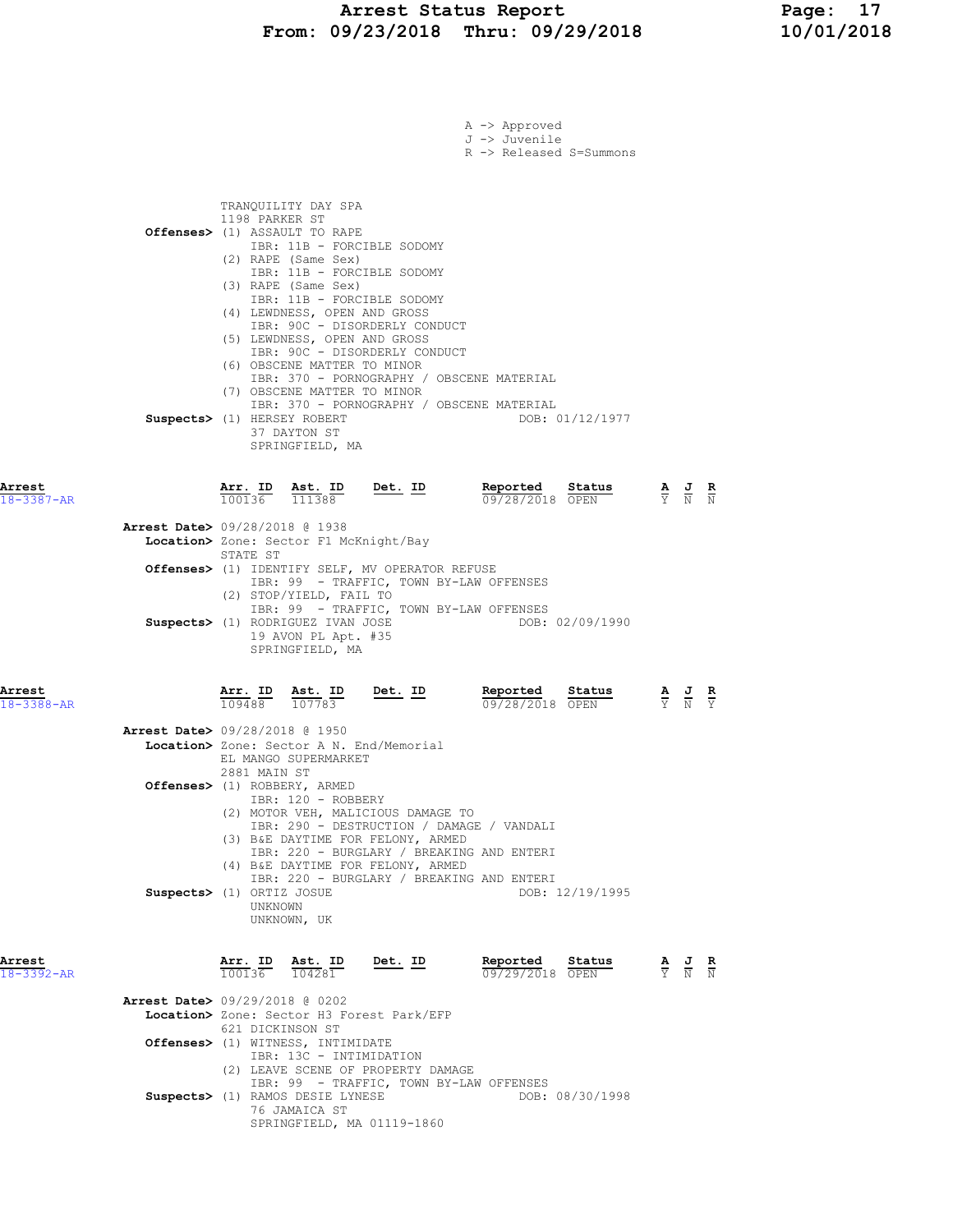### Arrest Status Report Page: 18 From: 09/23/2018 Thru: 09/29/2018 10/01/2018

|  | $A \rightarrow$ Approved |                         |
|--|--------------------------|-------------------------|
|  | J -> Juvenile            |                         |
|  |                          | R -> Released S=Summons |

| Arrest<br>$18 - 3393 - AR$               |                                  |                                                                                                                                       | $\frac{\texttt{Arr. ID}}{100135}$ $\frac{\texttt{ Ast. ID}}{T736}$ $\frac{\texttt{Det. ID}}{T736}$                                                                                                                                                                                                                                                                | Reported                                                                                                                                                                                                                                                           | Status<br>$\frac{2\text{cvalues}}{09/29/2018}$ |                                                                                                 | $\frac{\mathbf{A}}{\mathbf{Y}}$ $\frac{\mathbf{J}}{\mathbf{N}}$ $\frac{\mathbf{R}}{\mathbf{N}}$       |  |
|------------------------------------------|----------------------------------|---------------------------------------------------------------------------------------------------------------------------------------|-------------------------------------------------------------------------------------------------------------------------------------------------------------------------------------------------------------------------------------------------------------------------------------------------------------------------------------------------------------------|--------------------------------------------------------------------------------------------------------------------------------------------------------------------------------------------------------------------------------------------------------------------|------------------------------------------------|-------------------------------------------------------------------------------------------------|-------------------------------------------------------------------------------------------------------|--|
| Arrest Date> 09/29/2018 @ 0210           | BIRCHAM ST                       |                                                                                                                                       | Location> Zone: Sector C East Springfield                                                                                                                                                                                                                                                                                                                         |                                                                                                                                                                                                                                                                    |                                                |                                                                                                 |                                                                                                       |  |
|                                          | (5) SPEEDING                     | Offenses> (1) RACING MOTOR VEHICLE<br>(2) HEIGHT, MODIFY MV<br>(4) MARKED LANES VIOLATION<br><b>Suspects&gt;</b> (1) RODRIGUEZ ADRIAN | (3) HARSH AND OBJECTIONABLE NOISE, M/V<br>IBR: 90Z - ALL OTHER OFFENSES<br>207 BROADWAY ST Apt. #2NDFL                                                                                                                                                                                                                                                            | IBR: 99 - TRAFFIC, TOWN BY-LAW OFFENSES<br>IBR: 99 - TRAFFIC, TOWN BY-LAW OFFENSES<br>IBR: 99 - TRAFFIC, TOWN BY-LAW OFFENSES<br>IBR: 99 - TRAFFIC, TOWN BY-LAW OFFENSES                                                                                           | DOB: 02/07/1994                                |                                                                                                 |                                                                                                       |  |
| Arrest<br>18-3394-AR                     | $100135$ $T736$                  | CHICOPEE, MA 01020-2646                                                                                                               |                                                                                                                                                                                                                                                                                                                                                                   | <b>Arr. ID</b> Ast. ID Det. ID Reported Status 100135 $\frac{1}{100135}$ $\frac{1}{100135}$<br>09/29/2018 OPEN                                                                                                                                                     |                                                |                                                                                                 | $\frac{\mathbf{A}}{\overline{Y}}$ $\frac{\mathbf{J}}{\overline{N}}$ $\frac{\mathbf{R}}{\overline{N}}$ |  |
| <b>Arrest Date&gt;</b> 09/29/2018 @ 0210 |                                  |                                                                                                                                       | Location> Zone: Sector D1 Indian Orchard                                                                                                                                                                                                                                                                                                                          |                                                                                                                                                                                                                                                                    |                                                |                                                                                                 |                                                                                                       |  |
|                                          | 795 WORCESTER ST<br>(4) SPEEDING | <b>Offenses&gt;</b> (1) MARKED LANES VIOLATION<br>(2) RACING MOTOR VEHICLE<br>(5) HEIGHT, MODIFY MV                                   | (3) HARSH AND OBJECTIONABLE NOISE, M/V<br>IBR: 90Z - ALL OTHER OFFENSES                                                                                                                                                                                                                                                                                           | IBR: 99 - TRAFFIC, TOWN BY-LAW OFFENSES<br>IBR: 99 - TRAFFIC, TOWN BY-LAW OFFENSES<br>IBR: 99 - TRAFFIC, TOWN BY-LAW OFFENSES<br>IBR: 99 - TRAFFIC, TOWN BY-LAW OFFENSES                                                                                           |                                                |                                                                                                 |                                                                                                       |  |
| Arrest<br>$18 - 3396 - AR$               | <u>Arr. ID</u>                   | Suspects> (1) VASQUEZ JOSE EMANUEL<br>82 GREENE ST<br>SPRINGFIELD, MA<br><u>Ast. ID</u><br>111463 103389                              | <u>Det.</u> ID                                                                                                                                                                                                                                                                                                                                                    | DOB: 03/15/1991<br>Reported<br>09/29/2018 OPEN                                                                                                                                                                                                                     | $\frac{\texttt{Status}}{\text{OPTN}}$          | $\frac{\mathbf{A}}{\mathbf{Y}}$ $\frac{\mathbf{J}}{\mathbf{N}}$ $\frac{\mathbf{R}}{\mathbf{N}}$ |                                                                                                       |  |
| Arrest Date> 09/29/2018 @ 0726           |                                  |                                                                                                                                       | Location> Zone: Sector E2 Metro/6Corners                                                                                                                                                                                                                                                                                                                          |                                                                                                                                                                                                                                                                    |                                                |                                                                                                 |                                                                                                       |  |
|                                          | 39 PINE ST                       | (4) UNINSURED MOTOR VEHICLE                                                                                                           | Offenses> (1) LICENSE SUSPENDED, OP MV WITH<br>(2) NUMBER PLATE VIOLATION TO CONCEAL ID<br>(3) UNREGISTERED MOTOR VEHICLE<br>(5) RECEIVE STOLEN PROPERTY -\$1200<br>IBR: 280 - STOLEN PROPERTY OFFENSES<br>(6) BURGLARIOUS INSTRUMENT, POSSESS<br>IBR: 90Z - ALL OTHER OFFENSES<br>(7) B&E BUILDING NIGHTTIME FOR FELONY<br>(8) B&E BUILDING NIGHTTIME FOR FELONY | IBR: 99 - TRAFFIC, TOWN BY-LAW OFFENSES<br>IBR: 99 - TRAFFIC, TOWN BY-LAW OFFENSES<br>IBR: 99 - TRAFFIC, TOWN BY-LAW OFFENSES<br>IBR: 99 - TRAFFIC, TOWN BY-LAW OFFENSES<br>IBR: 220 - BURGLARY / BREAKING AND ENTERI<br>IBR: 220 - BURGLARY / BREAKING AND ENTERI |                                                |                                                                                                 |                                                                                                       |  |
|                                          |                                  | Suspects> (1) MARTINEZ JUAN T<br>177 MARION ST                                                                                        | SPRINGFIELD, MA 01109-0000                                                                                                                                                                                                                                                                                                                                        |                                                                                                                                                                                                                                                                    | DOB: 03/11/1975                                |                                                                                                 |                                                                                                       |  |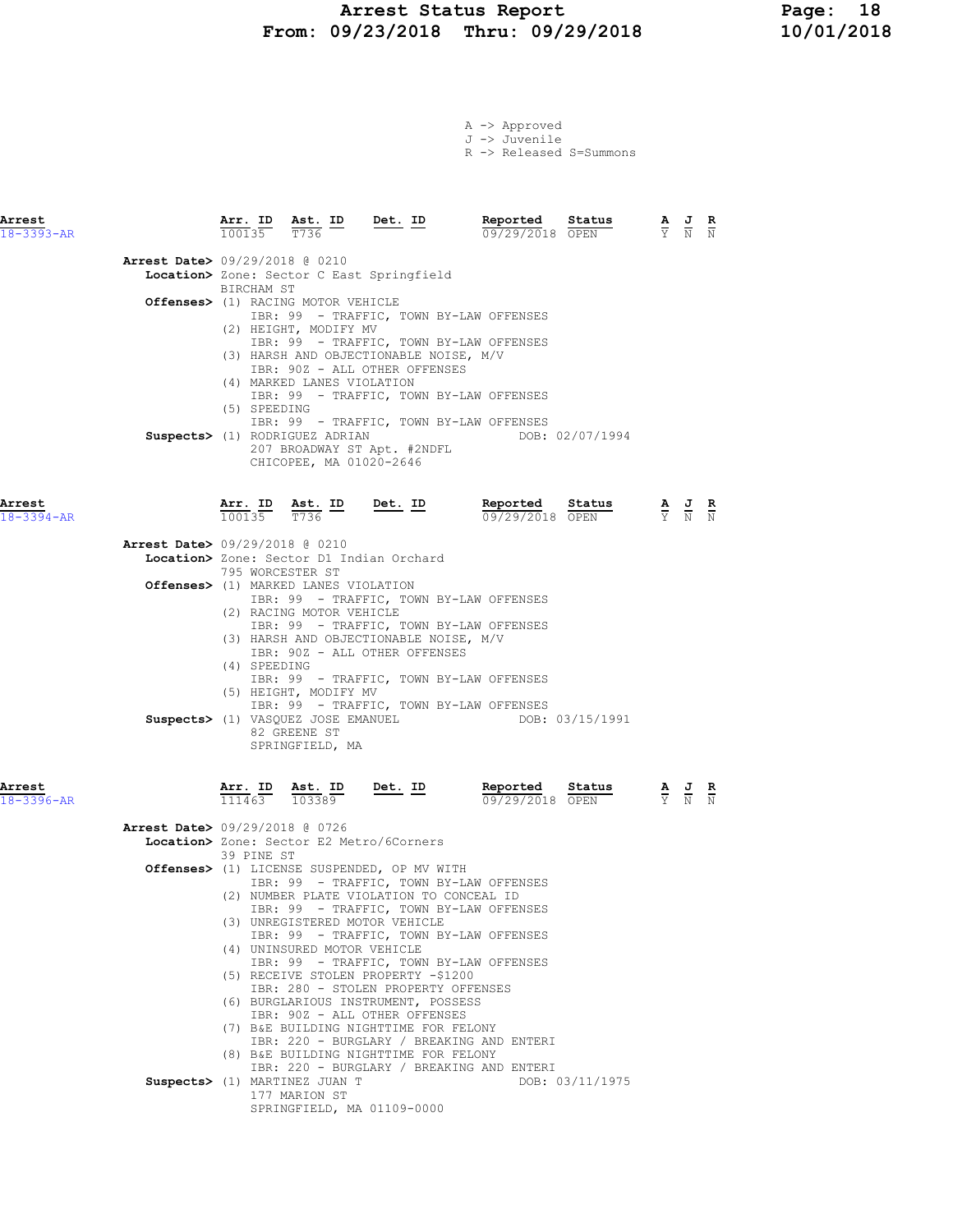### Arrest Status Report Page: 19 From: 09/23/2018 Thru: 09/29/2018 10/01/2018

| A -> Approved |                         |
|---------------|-------------------------|
| J -> Juvenile |                         |
|               | R -> Released S=Summons |

| Arrest<br>$18 - 3399 - AR$ |                                          |                                                                     |                                                                                                                                                                                                                             | $\frac{\texttt{Arr.}}{101389}$ $\frac{\texttt{ Ast.}}{\texttt{C802}}$ $\frac{\texttt{ID}}{\texttt{D}}$ $\frac{\texttt{Det.}}{\texttt{D}}$                                                                                                                                                                                                            | Reported                           | Status<br>$\frac{52018}{09/29/2018}$ OPEN | $\frac{\mathbf{A}}{\mathbf{Y}}$ $\frac{\mathbf{J}}{\mathbf{N}}$ $\frac{\mathbf{R}}{\mathbf{Y}}$ |  |
|----------------------------|------------------------------------------|---------------------------------------------------------------------|-----------------------------------------------------------------------------------------------------------------------------------------------------------------------------------------------------------------------------|------------------------------------------------------------------------------------------------------------------------------------------------------------------------------------------------------------------------------------------------------------------------------------------------------------------------------------------------------|------------------------------------|-------------------------------------------|-------------------------------------------------------------------------------------------------|--|
|                            | Arrest Date> 09/29/2018 @ 1716           | UNION ST<br>32 ELM ST                                               | Suspects> (1) LINSENMEIR MADELYN                                                                                                                                                                                            | Location> Zone: Sector E2 Metro/6Corners<br>Offenses> (1) FUGITIVE FROM JUSTICE ON COURT WARRANT<br>IBR: 90Z - ALL OTHER OFFENSES<br>(2) FALSE NAME/SSN, ARRESTEE FURNISH<br>IBR: 90Z - ALL OTHER OFFENSES<br>(3) DEFAULT WARRANT 1245CR000257<br>IBR: 90Z - ALL OTHER OFFENSES<br>(4) DEFAULT WARRANT 1245CR000527<br>IBR: 90Z - ALL OTHER OFFENSES |                                    | DOB: 03/31/1988                           |                                                                                                 |  |
| Arrest<br>18-3400-AR       | <b>Arrest Date&gt;</b> 09/29/2018 @ 1700 | 86 SCHOOL ST                                                        | HOLYOKE, MA 01040<br>$\frac{\texttt{Arr. ID}}{109788}$ $\frac{\texttt{ Ast. ID}}{C802}$ $\frac{\texttt{Det. ID}}{C802}$                                                                                                     | Location> Zone: Sector E2 Metro/6Corners<br>Offenses> (1) DRUG, POSSESS TO DISTRIB CLASS A<br>IBR: 35A - DRUG / NARCOTIC VIOLATIONS                                                                                                                                                                                                                  | Reported<br>09/29/2018 OPEN        | Status                                    | $\frac{\mathbf{A}}{\mathbf{Y}}$ $\frac{\mathbf{J}}{\mathbf{N}}$ $\frac{\mathbf{R}}{\mathbf{Y}}$ |  |
|                            |                                          | (2) RESIST ARREST                                                   | IBR: 13B - SIMPLE ASSAULT<br>(3) A&B ON POLICE OFFICER<br>IBR: 13B - SIMPLE ASSAULT<br>(4) A&B ON POLICE OFFICER<br>IBR: 13B - SIMPLE ASSAULT<br>Suspects> (1) MUNOZ JUAN ANGEL<br>248 UNION ST Apt. #2D<br>SPRINGFIELD, MA |                                                                                                                                                                                                                                                                                                                                                      |                                    | DOB: 01/10/1986                           |                                                                                                 |  |
| Arrest<br>$18 - 3401 - AR$ | <b>Arrest Date&gt;</b> 09/29/2018 @ 1833 | $\frac{\texttt{Arr.}}{111400}$<br>(2) RESIST ARREST<br>(3) TRESPASS | $\frac{\texttt{Ast.}}{108847}$ Det. ID<br>755 WORTHINGTON ST<br><b>Offenses&gt;</b> (1) A&B ON POLICE OFFICER<br>IBR: 13B - SIMPLE ASSAULT                                                                                  | Location> Zone: Sector E2 Metro/6Corners<br>IBR: 13A - AGGRAVATED ASSAULT                                                                                                                                                                                                                                                                            | <u>Reported</u><br>09/29/2018 OPEN | Status                                    | $\frac{\mathbf{A}}{\mathbf{Y}}$ $\frac{\mathbf{J}}{\mathbf{N}}$ $\frac{\mathbf{R}}{\mathbf{Y}}$ |  |
|                            |                                          |                                                                     | (4) DISORDERLY CONDUCT<br>(5) A&B ON POLICE OFFICER<br>IBR: 13B - SIMPLE ASSAULT<br>Suspects> (1) JOHNSON AARON JACOB<br>755 WORTHINGTON ST<br>SPRINGFIELD, MA                                                              | IBR: 90J - TRESPASS OF REAL PROPERTY<br>IBR: 90C - DISORDERLY CONDUCT                                                                                                                                                                                                                                                                                |                                    | DOB: 01/17/1992                           |                                                                                                 |  |
| Arrest<br>$18 - 3402 - AR$ | Arrest Date> 09/29/2018 @ 1952           | Arr. I <u>D</u><br>112456<br>PINE ST                                | Ast. ID<br>104281                                                                                                                                                                                                           | Det. ID<br>Location> Zone: Sector E2 Metro/6Corners<br>Offenses> (1) MOTOR VEH, MALICIOUS DAMAGE TO<br>IBR: 290 - DESTRUCTION / DAMAGE / VANDALI<br>(2) B&E VEHICLE/BOAT NIGHTTIME FOR FELONY<br>IBR: 23F - THEFT FROM MOTOR VEHICLE<br>(3) DRUG, POSSESS TO DISTRIB CLASS B                                                                         | Reported<br>09/29/2018 OPEN        | Status                                    | $\frac{\mathbf{A}}{\mathbf{Y}}$ $\frac{\mathbf{J}}{\mathbf{N}}$ $\frac{\mathbf{R}}{\mathbf{Y}}$ |  |